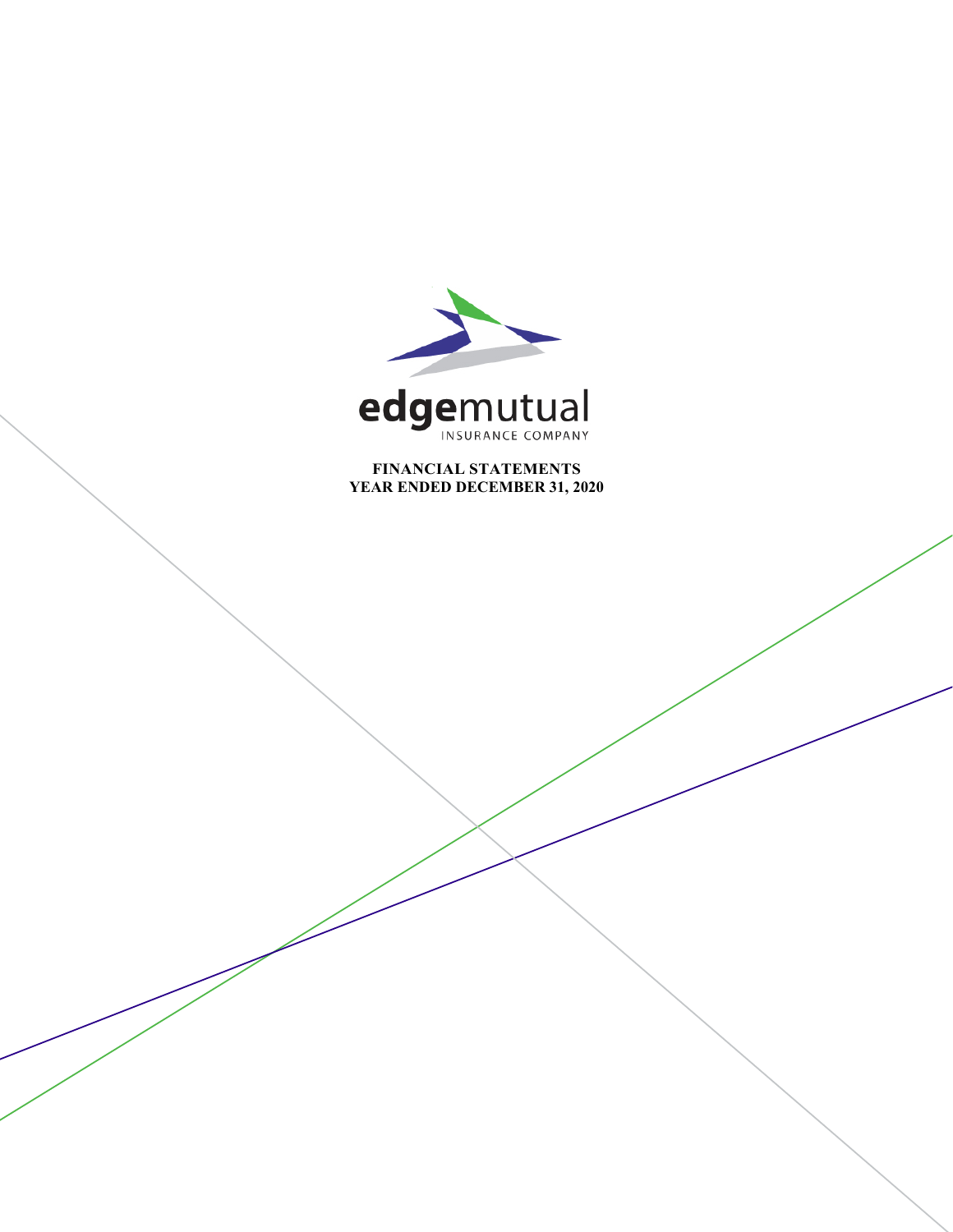

# **DECEMBER 31, 2020 CONTENTS**

|                                                                                  | Page     |
|----------------------------------------------------------------------------------|----------|
| <b>Management Responsibility for Financial Reporting</b>                         | 1        |
| <b>Independent Auditors' Report</b>                                              | $2 - 3$  |
| <b>Financial Statements</b>                                                      |          |
| <b>Financial Position</b>                                                        | 4        |
| Statement of Comprehensive Income                                                | 5        |
| Statement of Policyholders' Equity                                               | 5        |
| <b>Statement of Cash Flows</b>                                                   | 6        |
| <b>Explanatory Financial Notes</b>                                               |          |
| Nature of Operations and Summary of Significant Accounting Policies              | 7        |
| Critical Accounting Estimates and Judgements                                     | 11       |
| Financial Instrument Classification                                              | 11       |
| <b>Investment Information</b>                                                    | 12       |
| Property, Plant and Equipment and Intangible Assets                              | 15       |
| <b>Insurance Contracts</b>                                                       | 16       |
| <b>Income Taxes</b>                                                              | 21       |
| Gross Claims and Adjustment Expense                                              | 21       |
| Other Operating and Administrative Expenses                                      | 21       |
| <b>Investment Income</b>                                                         | 22       |
| <b>Related Party Transactions</b>                                                | 22       |
| Capital Management                                                               | 23       |
| Financial Instrument and Insurance Risk Management<br><b>Retirement Benefits</b> | 23<br>27 |
| <b>Uncertainty Regarding COVID-19</b>                                            | 27       |
|                                                                                  |          |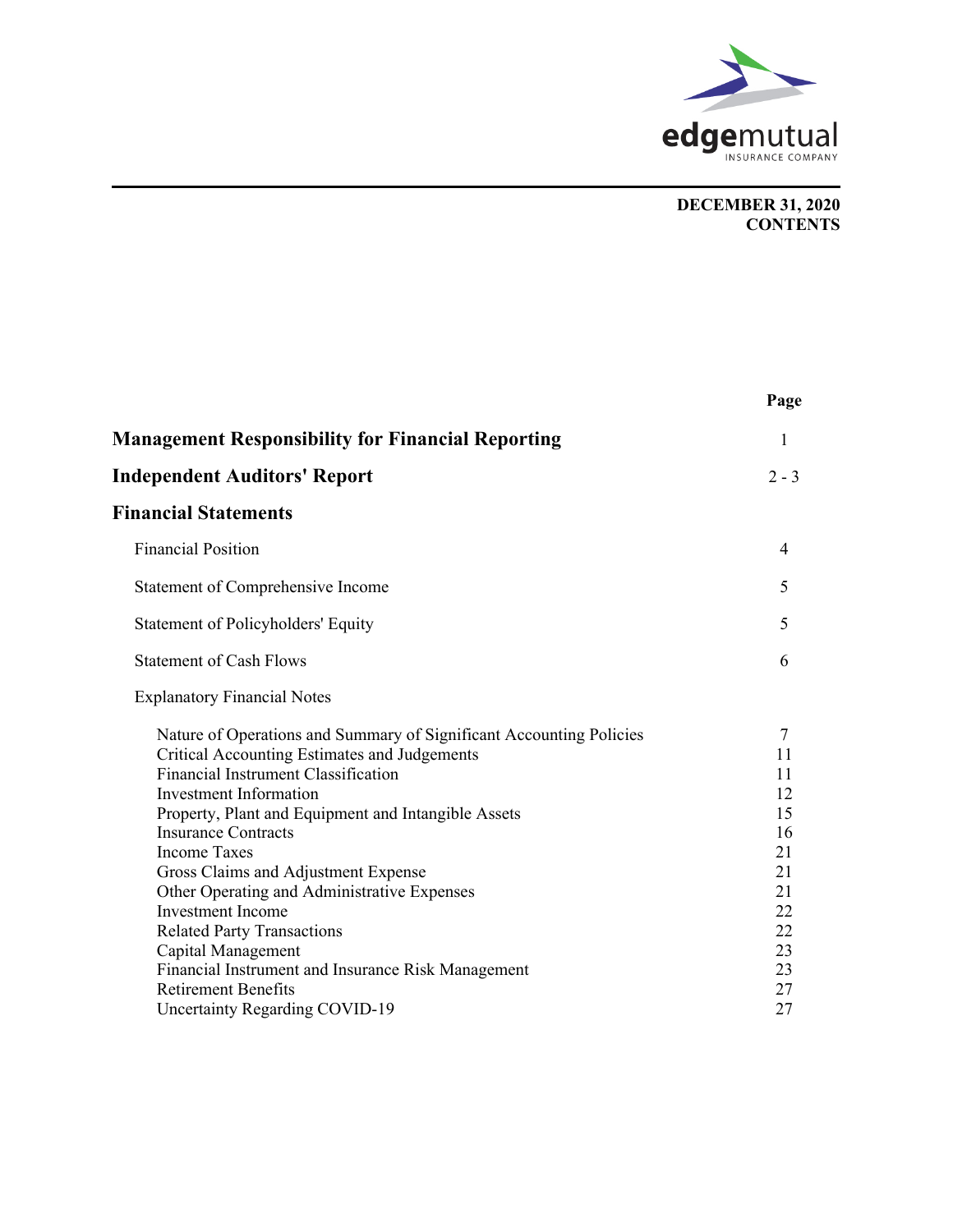

## **MANAGEMENT RESPONSIBILITY FOR FINANCIAL REPORTING DECEMBER 31, 2020**

The accompanying financial statements and all other information contained in this annual report are the responsibility of the management of Edge Mutual Insurance Company. The financial statements have been prepared by management in accordance with International Financial Reporting Standards including the accounting requirements of the Financial Services Regulatory Authority of Ontario and have been approved by the Board of Directors.

Preparation of financial information is an integral part of management's broader responsibilities for the ongoing operations of Edge Mutual Insurance Company, which includes adherence by all employees to the company's Code of Conduct. Management maintains a system of internal accounting controls to provide reasonable assurance that transactions are accurately recorded on a timely basis, are properly approved and result in reliable financial information. Such information also includes data based on management's best estimates and judgements.

The annual financial statements are reviewed and approved by the Audit Committee and the Board of Directors. In addition, the Audit Committee meets periodically with financial officers of Edge Mutual Insurance Company and the external auditors, and reports to the Board of Directors thereon.

The accompanying financial statements have been audited by Graham Mathew Professional Corporation, authorized to practise public accounting by the Chartered Professional Accountants of Ontario, who are engaged by the Board of Directors and whose appointment was ratified at the annual meeting of the policyholders. The auditors have access to the Audit Committee, without management present, to discuss the results of their work. Their report dated January 29, 2021 expresses their unmodified opinion on the Company's 2020 financial statements.

Julie Rodingues

Carlos Rodrigues, MBA, CPA, CMA, FCIP Mike Fortuna President/CEO Treasurer/CFO

ml FI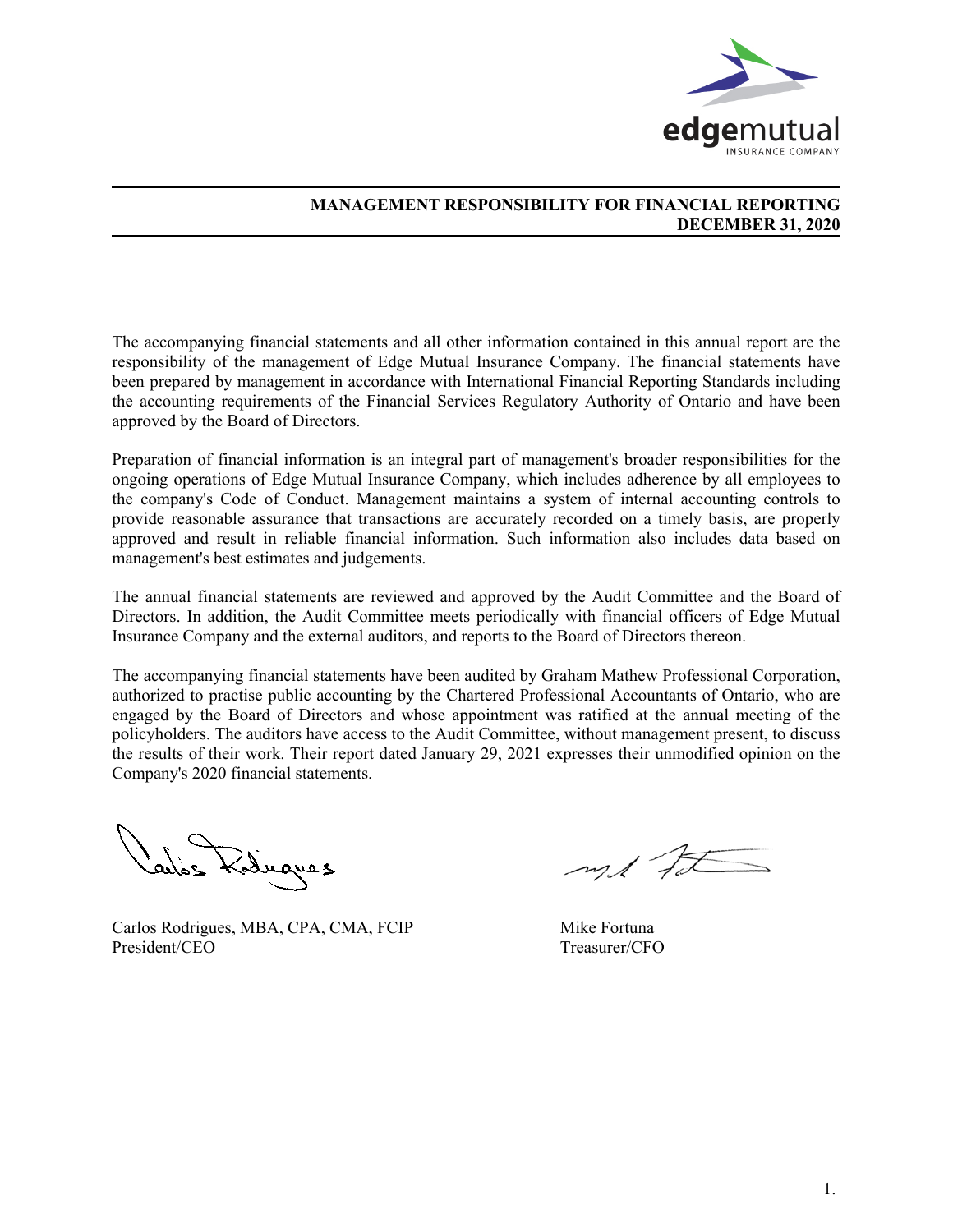

# **INDEPENDENT AUDITORS' REPORT**

# To the Policyholders of **Edge Mutual Insurance Company**

## **Opinion**

We have audited the accompanying financial statements of **Edge Mutual Insurance Company** (the Company), which comprise the statement of financial position as at December 31, 2020, and the statements of comprehensive income, policyholders' equity and cash flows for the year then ended, and notes to the financial statements, including a summary of significant accounting policies.

In our opinion, the accompanying financial statements present fairly, in all material respects, the financial position of the Company as at December 31, 2020, and its financial performance and its cash flows for the year then ended in accordance with International Financial Reporting Standards.

### **Basis for Opinion**

We conducted our audit in accordance with Canadian generally accepted auditing standards. Our responsibilities under those standards are further described in the Auditors' Responsibilities for the Audit of the Financial Statements section of our report. We are independent of the Company in accordance with the ethical requirements that are relevant to our audit of the financial statements in Canada, and we have fulfilled our other ethical responsibilities in accordance with these requirements. We believe that the audit evidence we have obtained is sufficient and appropriate to provide a basis for our opinion.

### **Responsibilities of Management and Those Charged with Governance for the Financial Statements**

Management is responsible for the preparation and fair presentation of these financial statements in accordance with International Financial Reporting Standards, and for such internal control as management determines is necessary to enable the preparation of financial statements that are free from material misstatement, whether due to fraud or error.

In preparing the financial statements, management is responsible for assessing the Company's ability to continue as a going concern, disclosing, as applicable, matters related to going concern and using the going concern basis of accounting unless the Board of Directors either intends to liquidate the Company or to cease operations, or has no realistic alternative but to do so.

Those charged with governance are responsible for overseeing the Company's financial reporting process.

## **Auditors' Responsibilities for the Audit of the Financial Statements**

Our objectives are to obtain reasonable assurance about whether the financial statements as a whole are free from material misstatement, whether due to fraud or error, and to issue an auditors' report that includes our opinion. Reasonable assurance is a high level of assurance, but is not a guarantee that an audit conducted in accordance with Canadian generally accepted auditing standards will always detect a material misstatement when it exists. Misstatements can arise from fraud or error and are considered material if, individually or in the aggregate, they could reasonably be expected to influence the economic decisions of users taken on the basis of these financial statements.

Celebrating 50 Years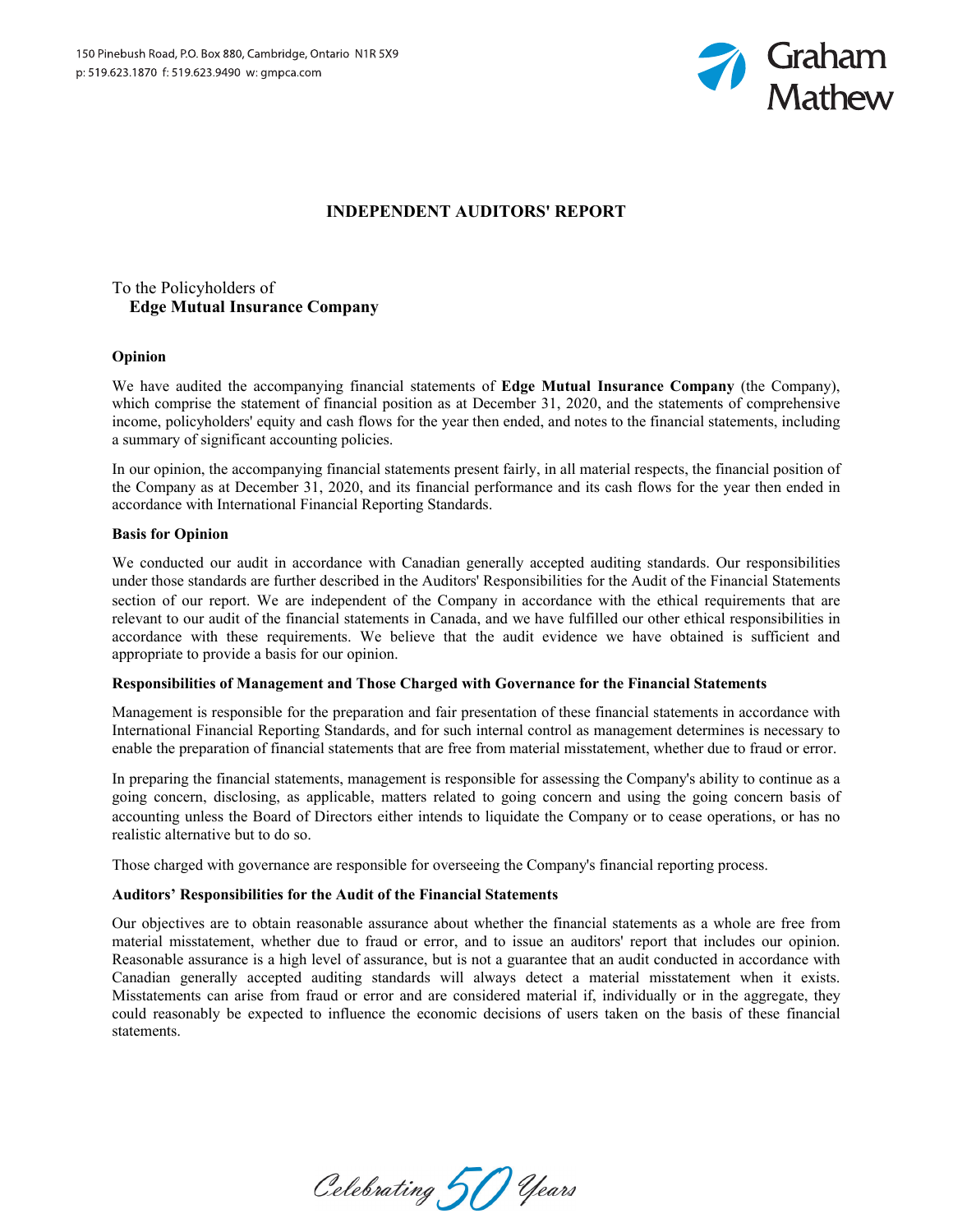## **INDEPENDENT AUDITORS' REPORT (CONTINUED)**

As part of an audit in accordance with Canadian generally accepted auditing standards, we exercise professional judgement and maintain professional skepticism throughout the audit. We also:

- Identify and assess the risks of material misstatement of the financial statements, whether due to fraud or error, design and perform audit procedures responsive to those risks, and obtain audit evidence that is sufficient and appropriate to provide a basis for our opinion. The risk of not detecting a material misstatement resulting from fraud is higher than for one resulting from error, as fraud may involve collusion, forgery, intentional omissions, misrepresentations, or the override of internal control.
- Obtain an understanding of internal control relevant to the audit in order to design audit procedures that are appropriate in the circumstances, but not for the purpose of expressing an opinion on the effectiveness of the Company's internal control.
- Evaluate the appropriateness of accounting policies used and the reasonableness of accounting estimates and related disclosures made by management.
- Conclude on the appropriateness of management's use of the going concern basis of accounting and, based on the audit evidence obtained, whether a material uncertainty exists related to events or conditions that may cast significant doubt on the Company's ability to continue as a going concern. If we conclude that a material uncertainity exists, we are required to draw attention in our auditors' report to the related disclosures in the financial statements or, if such disclosures are inadequate, to modify our opinion. Our conclusions are based on the audit evidence obtained up to the date of our auditors' report. However, future events or conditions may cause the Company to cease to continue as a going concern.
- Evaluate the overall presentation, structure and content of the financial statements, including the disclosures, and whether the financial statements represent the underlying transactions and events in a manner that achieves fair presentation.

We communicate with those charged with governance regarding, among other matters, the planned scope and timing of the audit and significant audit findings, including any significant deficiencies in internal control that we identify during our audit.

Casham Nather Berfessional Corporation

Cambridge, Ontario

January 29, 2021 Chartered Professional Accountants, authorized to practise public accounting by the Chartered Professional Accountants of Ontario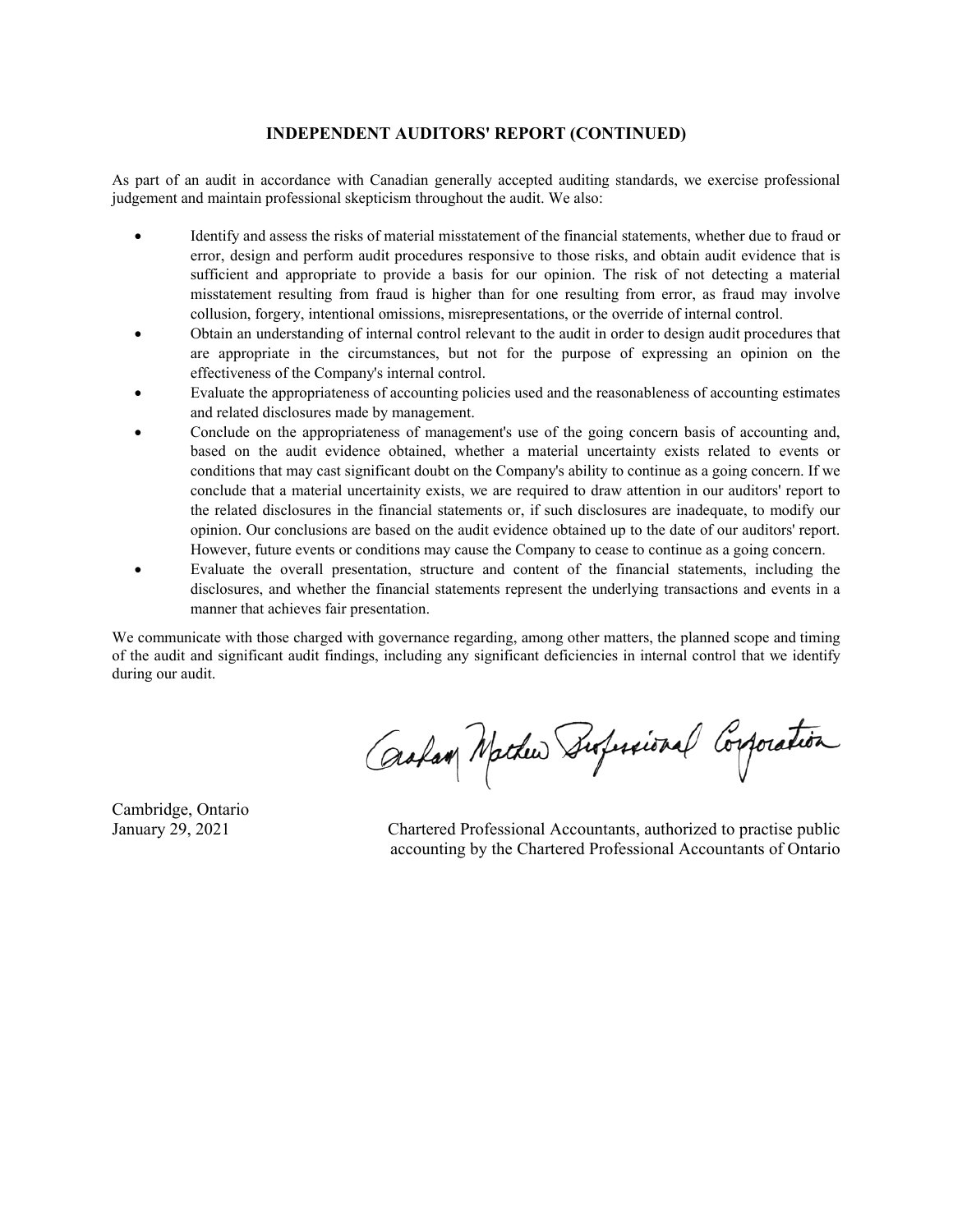

# **FINANCIAL POSITION DECEMBER 31, 2020**

|                                                                                                                                                                                                        | 2020<br>\$                                                    | 2019<br>\$                                     |
|--------------------------------------------------------------------------------------------------------------------------------------------------------------------------------------------------------|---------------------------------------------------------------|------------------------------------------------|
| <b>ASSETS</b>                                                                                                                                                                                          |                                                               |                                                |
| Cash<br>Investments (notes 3 and 4)<br>Due from policyholders                                                                                                                                          | 15,279,252<br>32,255,458<br>10,039,386                        | 7,871,615<br>31,032,522<br>9,518,864           |
| Due from Facility Association<br>Investment income accrued (note 3)<br>Due from reinsurer (note 6)                                                                                                     | 374,974<br>76,443<br>108,405                                  | 352,697<br>86,022<br>127,390                   |
| Reinsurer's share of provision for<br>unpaid claims (note 6)<br>Deferred policy acquisition expenses (note 6)<br>Deferred income taxes<br>Property, plant and equipment and intangible assets (note 5) | 7,261,868<br>3,290,725<br>123,000<br>3,305,499                | 6,934,876<br>3,001,619<br>262,000<br>3,485,901 |
|                                                                                                                                                                                                        | 72,115,010                                                    | 62, 673, 506                                   |
| <b>LIABILITIES</b>                                                                                                                                                                                     |                                                               |                                                |
| Provision for unpaid claims (note 6)<br>Unearned premiums (note 6)<br>Accounts payable and accrued liabilities<br>Income taxes payable<br>Payable to Facility Association                              | 23,276,169<br>18,118,571<br>1,452,194<br>1,358,611<br>229,550 | 21,940,734<br>16,688,695<br>604,995<br>229,550 |
|                                                                                                                                                                                                        | 44,435,095                                                    | 39,463,974                                     |
| POLICYHOLDERS' EQUITY                                                                                                                                                                                  |                                                               |                                                |
| Policyholders' equity (page 5)                                                                                                                                                                         | 27,679,915                                                    | 23,209,532                                     |
|                                                                                                                                                                                                        | 72,115,010                                                    | 62,673,506                                     |

# **APPROVED BY THE BOARD:**

Dakenon

Derek Moore, Chair

Al Hiddema, First Vice-Chair

The explanatory financial notes form an integral part of these financial statements.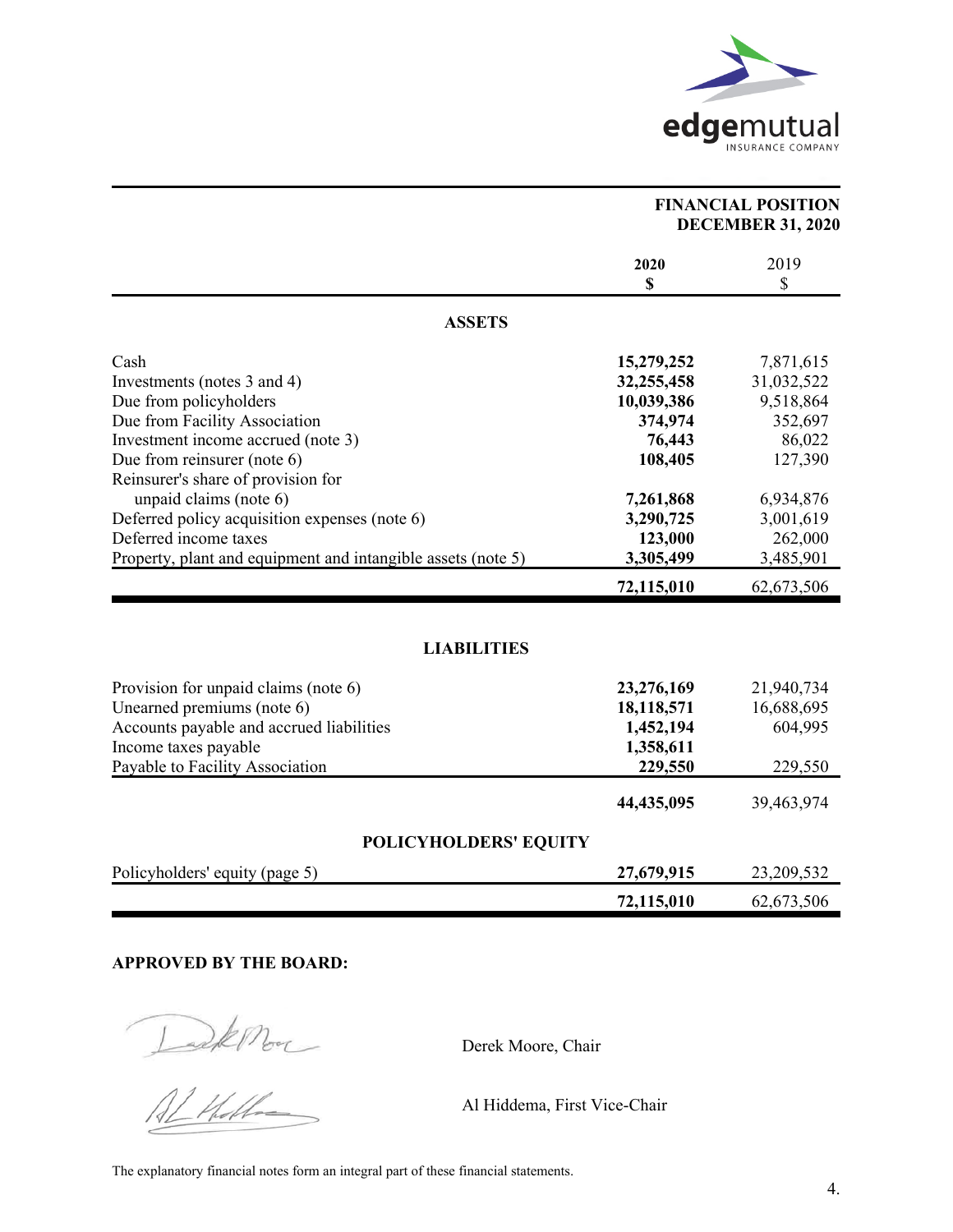

# **STATEMENT OF COMPREHENSIVE INCOME YEAR ENDED DECEMBER 31, 2020**

|                                                       | 2020        | 2019         |
|-------------------------------------------------------|-------------|--------------|
|                                                       | \$          | S            |
| <b>Gross premiums written</b>                         | 35,688,382  | 33,073,257   |
| <b>Deduct</b>                                         |             |              |
| Reinsurance premiums                                  | 5,343,238   | 5,139,948    |
| Increase in reserve for unearned premiums             | 1,429,876   | 2,397,244    |
|                                                       | 6,773,114   | 7,537,192    |
| Net premiums earned                                   | 28,915,268  | 25,536,065   |
| Service charge revenue                                | 424,316     | 414,983      |
| Net underwriting revenue                              | 29,339,584  | 25,951,048   |
| <b>Direct losses incurred</b>                         |             |              |
| Gross claims and adjusting expenses (note 8)          | 16,598,827  | 20, 154, 413 |
| Reinsurer's share of claims and adjusting expenses    | 2,504,588)  | 3,720,214)   |
|                                                       | 14,094,239  | 16,434,199   |
| <b>Expenses</b>                                       |             |              |
| Fees, commissions and other acquisition expenses      | 6,702,528   | 6,031,304    |
| Other operating and administrative expenses (note 9)  | 3,895,825   | 3,629,209    |
|                                                       | 10,598,353  | 9,660,513    |
| <b>Underwriting income (loss)</b>                     | 4,646,992   | 143,664)     |
| <b>Investment income (note 10)</b>                    | 1,321,002   | 2,337,948    |
| Income before income taxes                            | 5,967,994   | 2,194,284    |
|                                                       |             |              |
| Income tax expense<br>Current (note 7)                | 1,358,611)  |              |
| Deferred                                              | 139,000)    | 525,000)     |
|                                                       |             |              |
|                                                       | (1,497,611) | 525,000)     |
| Net income, being total comprehensive income for year | 4,470,383   | 1,669,284    |

# **STATEMENT OF POLICYHOLDERS' EQUITY YEAR ENDED DECEMBER 31, 2020**

| Balance at beginning of year                          | 23,209,532 | 21,540,248   |
|-------------------------------------------------------|------------|--------------|
| Net income, being total comprehensive income for year | 4,470,383  | 1,669,284    |
| <b>Balance at end of year</b>                         | 27,679,915 | 23, 209, 532 |

The explanatory financial notes form an integral part of these financial statements.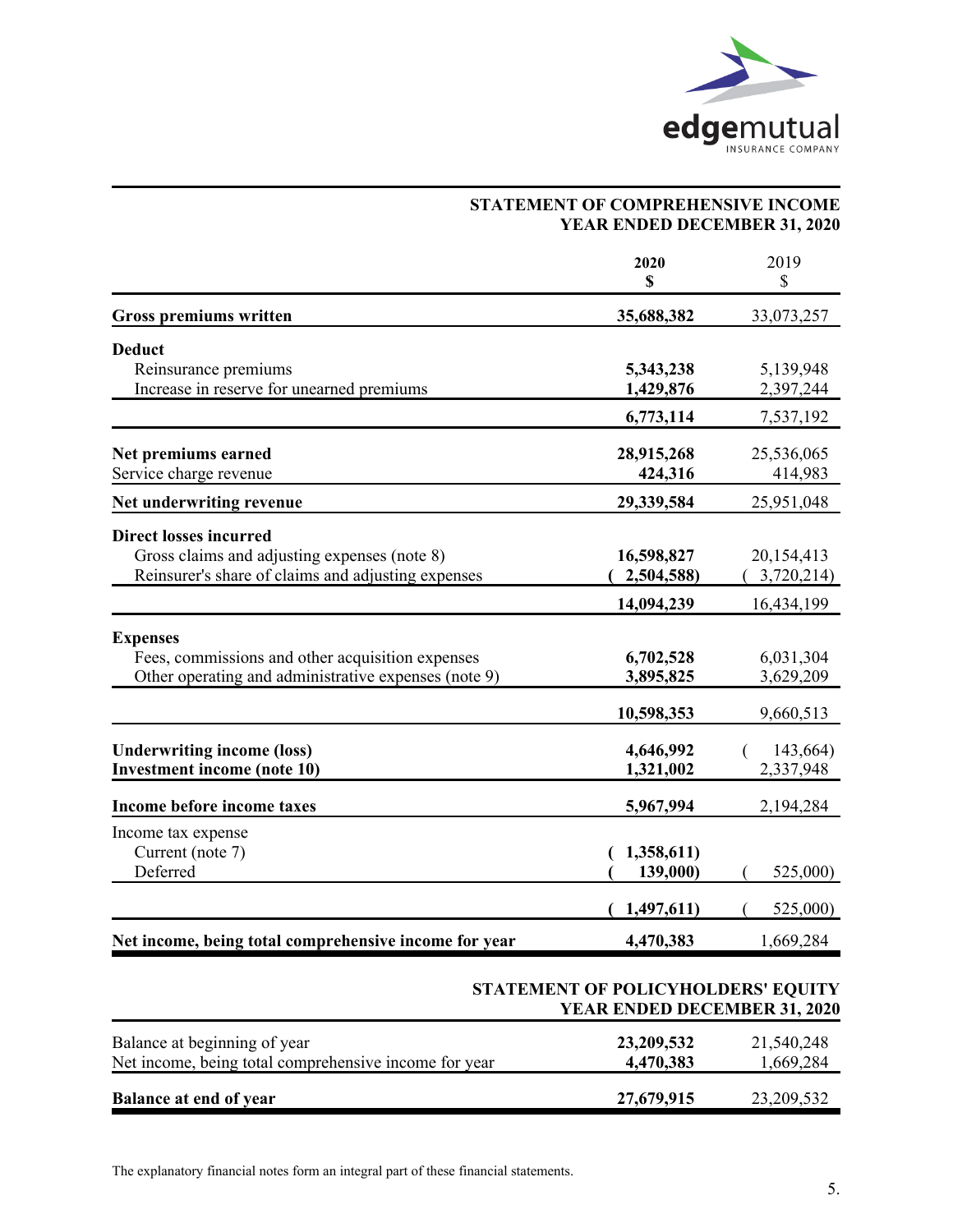

# **STATEMENT OF CASH FLOWS YEAR ENDED DECEMBER 31, 2020**

|                                                                                |   | 2020<br>\$  | 2019<br>\$  |
|--------------------------------------------------------------------------------|---|-------------|-------------|
| Cash flows from operating activities:<br>Net income, being total comprehensive |   |             |             |
| income for year                                                                |   | 4,470,383   | 1,669,284   |
| Items not involving cash:                                                      |   |             |             |
| Amortization of bond discounts                                                 | € | 2,331)      | 64,167      |
| Depreciation and amortization                                                  |   | 286,247     | 293,358     |
| Deferred income taxes                                                          |   | 139,000     | 525,000     |
| Gain on disposal of investments                                                |   | 715,420)    | 226,759)    |
| Unrealized losses (gains) on investments                                       |   | 23,709      | 1,422,913)  |
|                                                                                |   | 4,201,588   | 773,803     |
| Net change in non-cash working capital<br>balances relating to operations:     |   |             |             |
| Amounts receivable                                                             |   | 514,235)    | 1,254,767)  |
| Reinsurer's share of provision for unpaid claims                               |   | 326,992)    | 602,704)    |
| Deferred policy acquisition expenses                                           |   | 289,106)    | 436,805)    |
| Accounts payable and accrued liabilities                                       |   | 847,199     | 124,851     |
| Income taxes payable                                                           |   | 1,358,611   | 541,259     |
| Provision for unpaid claims                                                    |   | 1,335,435   | 2,597,971   |
| Unearned premiums                                                              |   | 1,429,876   | 2,397,244   |
| Payable to Facility Association                                                |   |             | 11,946      |
|                                                                                |   | 8,042,376   | 4,152,798   |
| <b>Cash flows from investment activities:</b>                                  |   |             |             |
| Sale of investments                                                            |   | 15,431,083  | 4,819,522   |
| Purchase of investments                                                        |   | 15,959,977) | (5,048,303) |
| Net additions to property plant and equipment and                              |   |             |             |
| intangible assets                                                              |   | 105,845)    | 185,481)    |
|                                                                                |   | 634,739)    | 414,262)    |
|                                                                                |   |             |             |
| Net increase in cash                                                           |   | 7,407,637   | 3,738,536   |
| Cash position, beginning of year                                               |   | 7,871,615   | 4,133,079   |
| Cash position, end of year (note 3)                                            |   | 15,279,252  | 7,871,615   |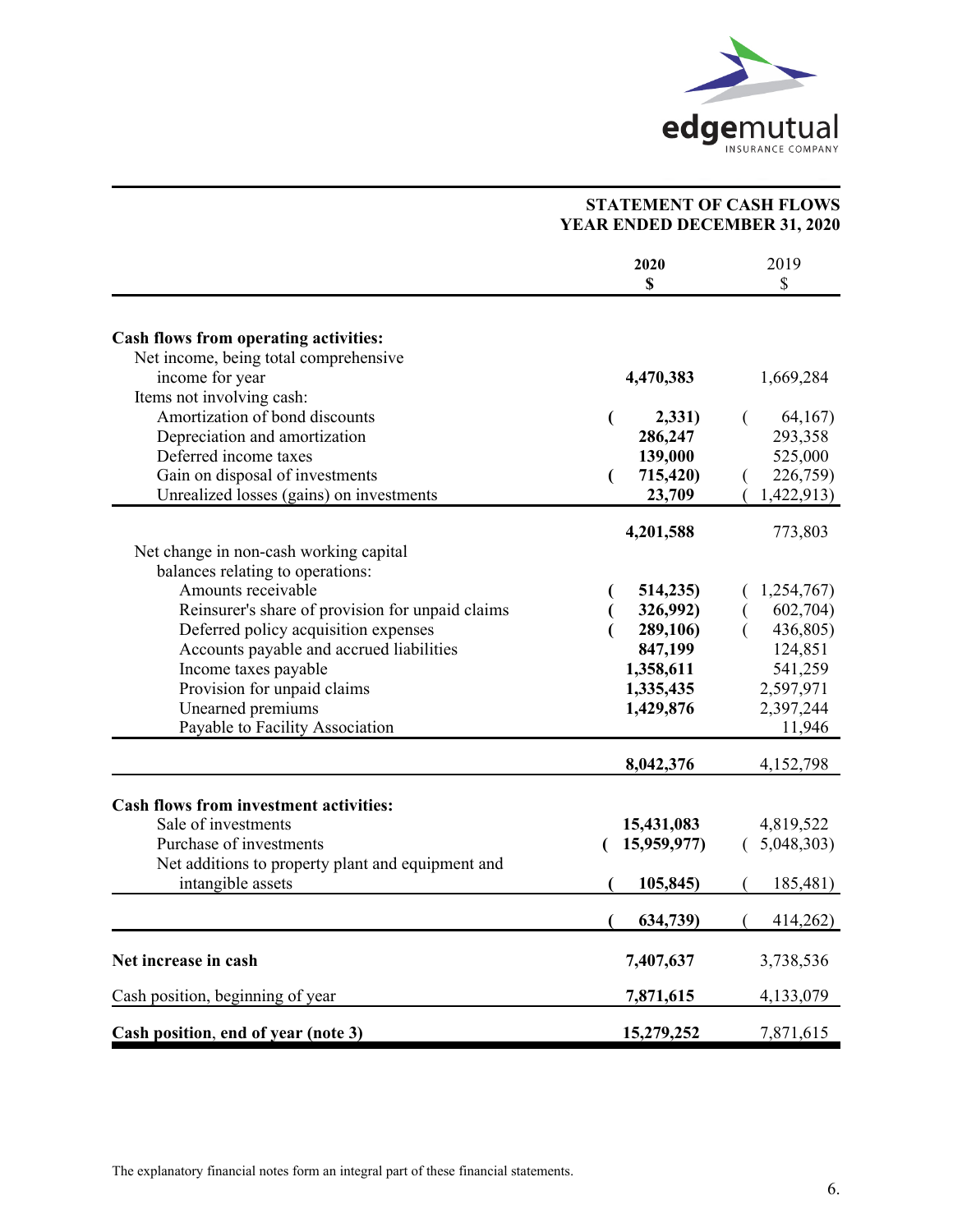

## **1. Nature of Operations and Summary of Significant Accounting Policies**

(a) Reporting entity

Edge Mutual Insurance Company (the Company) is incorporated under the laws of Ontario and is subject to the Ontario Insurance Act. It is licensed to write property, liability, automobile and farmers' accident insurance in Ontario. The Company's head office is located at 103 Wellington Street South, Drayton, Ontario.

The Company is subject to rate regulation in the automobile business that it writes. Before automobile insurance rates can be changed, a rate filing is prepared as a combined filing for most Ontario Farm Mutuals. The rate filing must include actuarial justification for rate changes in excess of 5%. For rate filings that are 5% or under an actuarial justification is not required under most circumstances. All rate filings are approved or denied by the Financial Services Regulatory Authority of Ontario. Rate regulation may affect the automobile revenues that are earned by the Company. The actual impact of rate regulation would depend on the competitive environment at the time.

These financial statements have been authorized for issue by the Board of Directors on January 29, 2021.

(b) Basis of presentation

These financial statements have been prepared in accordance with International Financial Reporting Standards (IFRS) as issued by the International Accounting Standards Board (the IASB).

These financial statements were prepared on a historical cost basis except for those financial assets and financial liabilities that have been measured at fair value.

The Company's functional and presentation currency is the Canadian dollar. The financial statements are presented in Canadian dollars.

The preparation of financial statements in compliance with IFRS requires management to make certain critical accounting estimates. It also requires management to exercise judgement in applying the Company's accounting policies. The areas involving a higher degree of judgement or complexity, or areas where assumptions and estimates are significant to the financial statements are disclosed in note 2.

(c) Insurance contracts

In accordance with IFRS 4, Insurance Contracts, the Company has continued to apply the accounting policies it applied in accordance with pre-changeover Canadian GAAP.

Balances arising from insurance contracts primarily include unearned premiums, provisions for unpaid claims and adjustment expenses, the reinsurer's share of unpaid claims and adjustment expenses, deferred policy acquisition expenses, and salvage and subrogation recoverable.

(i) Premiums and unearned premiums

Premiums written comprise the premiums on contracts incepting in the financial year. Premiums written are stated gross of commissions payable to brokers and exclusive of taxes levied on premiums. The Company earns premium income evenly over the term of the insurance policy generally using the pro rata method. The portion of the premium related to the unexpired portion of the policy at the end of the fiscal year is reflected in unearned premiums.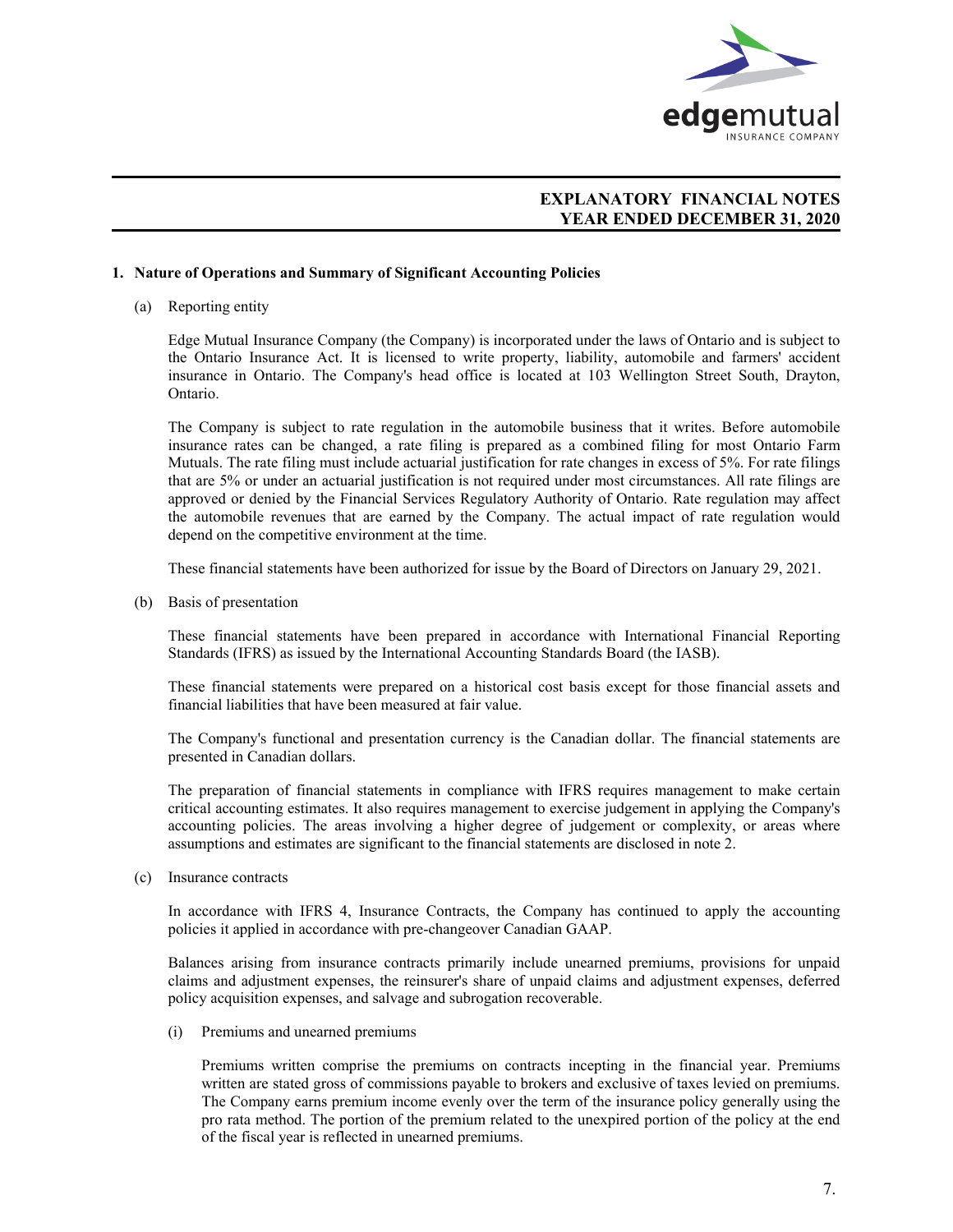

## **1. Nature of Operations and Summary of Significant Accounting Policies (Continued)**

- (c) Insurance contracts (continued)
	- (ii) Deferred policy acquisition expenses

Acquisition costs are comprised primarily of brokers' commissions. These costs are deferred and amortized over the terms of the related policies to the extent that they are considered to be recoverable from unearned premiums, after considering the related anticipated claims and expenses.

(iii) Provisions for unpaid claims and adjustment expenses

Individual loss estimates are provided on each claim reported. In addition, provisions are made for adjustment expenses, changes in reported claims and for claims incurred but not reported, based on past experience and business in force. The estimates are regularly reviewed and updated, and any resulting adjustments are included in current income.

Claim liabilities are carried on an undiscounted basis.

(iv) Liability adequacy test

As required, the Company performs a liability adequacy test on its insurance liabilities less deferred policy acquisition expenses to ensure the carrying value is adequate, using current estimates of future cash flows, taking into account the relevant investment return. If that assessment shows that the carrying amount of the liabilities is inadequate, any deficiency is recognized as an expense to the statement of comprehensive income initially by writing off the deferred policy acquisition expense and subsequently by recognizing an additional claims liability for claims provisions.

(v) Reinsurer's share of provisions for unpaid claims and adjustment expenses

The Company enters into reinsurance contracts in the normal course of business in order to limit potential losses arising from certain exposures. Reinsurance premiums are accounted for in the same period as the related premiums for the direct insurance business being reinsured. Reinsurance liabilities, comprised of premiums payable for the purchase of reinsurance contracts, are included in accounts payable and accrued liabilities and are recognized as an expense when due.

Expected reinsurance recoveries on unpaid claims and adjustment expenses are recognized as assets at the same time and using principles consistent with the Company's method for establishing the related liability.

Reinsurance premiums ceded and reinsurance recoveries on losses incurred are recorded as reductions of the respective income and expense accounts. A contingent liability exists with respect to reinsurance ceded which could become a liability of the Company in the event that the reinsurer might be unable to meet its obligation under the reinsurance agreements. The Company ascertained that no loss allowance is necessary at December 31 for expected credit losses on reinsurance receivables.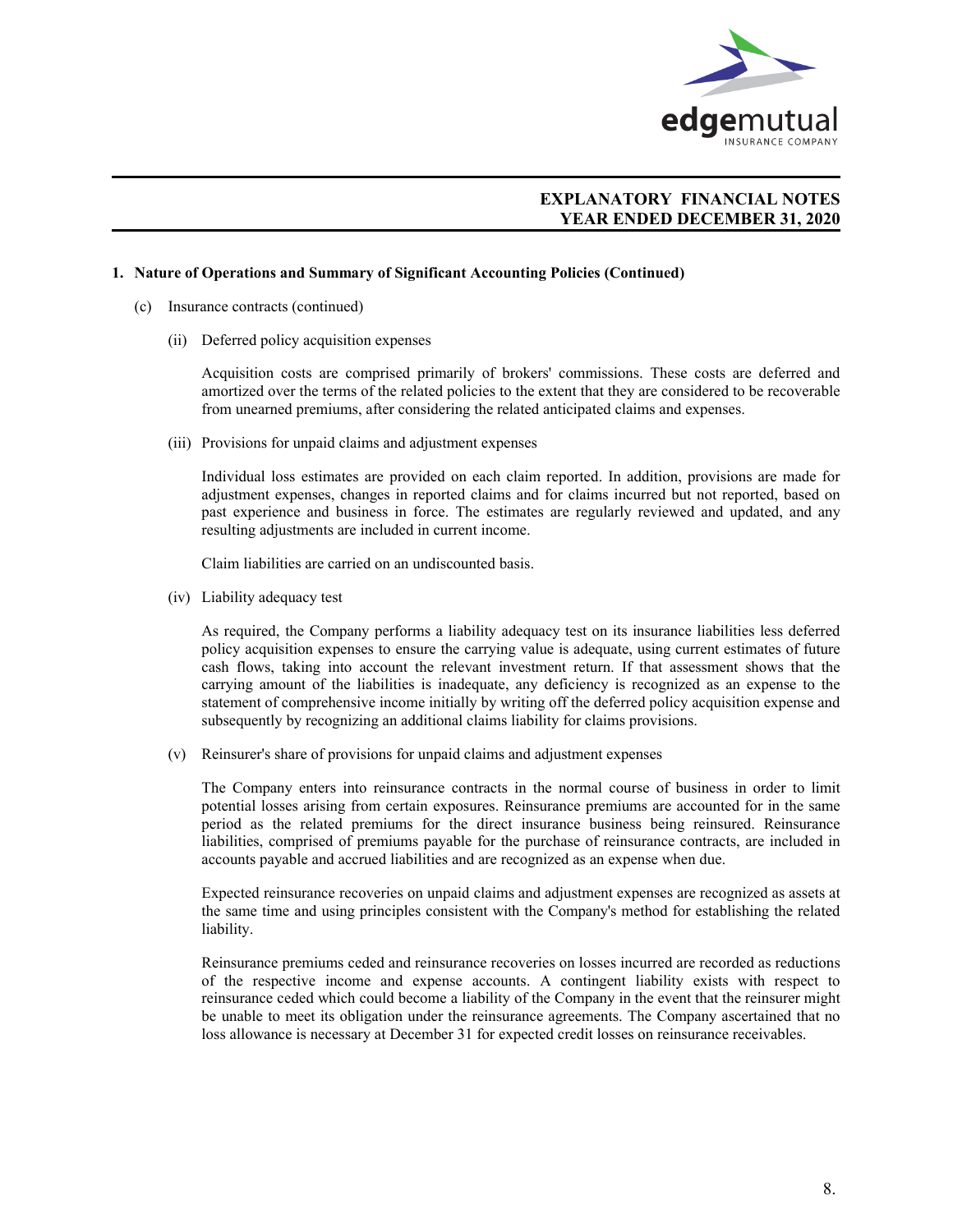

## **1. Nature of Operations and Summary of Significant Accounting Policies (Continued)**

- (c) Insurance contracts (continued)
	- (vi) Salvage and subrogation recoverable

In the normal course of business, the Company obtains the ownership of damaged property, which they resell to various salvage operations. Unsold property is valued at its estimated net realizable value.

Where the Company indemnifies policyholders against a liability claim, it acquires rights to subrogate its claim against other parties. These claims are reflected at amounts expected to be received from the subrogated parties net of related costs.

(vii) Refund from premium

Under the discretion of the Board of Directors, the Company may declare a refund to its policyholders based on the premiums paid in the fiscal period. This refund is recognized as a reduction of revenue in the period for which it is declared. No refund was declared in fiscal 2020 or 2019.

(d) Structured settlements, Fire Mutual Guarantee Fund and financial guarantee contracts

The Company enters into annuity agreements with various life insurance companies to provide for fixed and recurring payments to claimants. Under such arrangements, the Company's liability to its claimants is substantially transferred, although the Company remains exposed to the credit risk that life insurers fail to fulfill their obligations.

The Company is a member of the Fire Mutual Guarantee Fund ("the Fund"). The Fund was established to provide payment of outstanding policyholders' claims if a member company becomes insolvent. As a result, the Company may be required to contribute assets to their proportionate share in meeting this objective.

These exposures represent financial guarantee contracts. The Company accounts for financial guarantee contracts in accordance with IFRS 4, Insurance Contracts.

(e) Financial instruments

The Company measures its financial assets at either fair value through profit or loss (FVTPL) or amortized cost.

A financial asset is measured at amortized cost if it is held within a business model whose objective is to hold assets to collect contractual cash flows, and the contractual terms of the financial asset give rise on specified dates to cash flows that are solely payments of principal and interest on the principal amount outstanding. Financial assets measured at amortized cost include certain amounts receivable, guaranteed investment certificates and bonds, and are measured initially at fair value plus directly attributable transaction costs.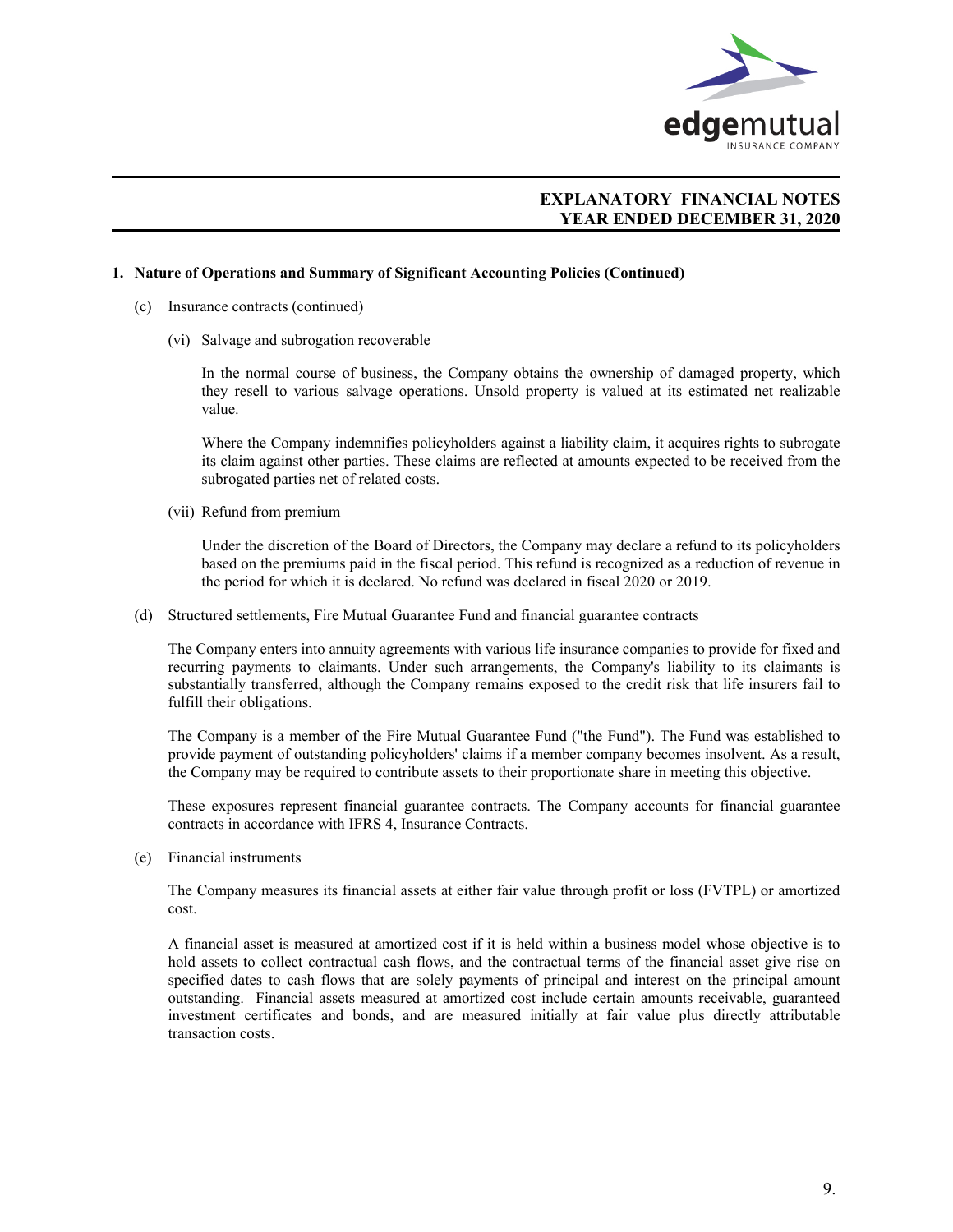

### **1. Nature of Operations and Summary of Significant Accounting Policies (Continued)**

(e) Financial instruments (continued)

All other financial assets not meeting the criteria described above to be measured at amortized cost are measured at FVTPL. Financial assets measured at FVTPL are initially measured at fair value with directly attributable transaction costs recognized in profit or loss.

Financial liabilities are initially measured at fair value net of any transaction costs directly attributable to the issuance of the instrument, and are subsequently carried at amortized cost using the effective interest rate method.

(f) Impairment of financial instruments

The Company is required to recognize loss allowances for expected credit losses (ECLs) on financial assets measured at amortized cost.

The credit risk for amounts receivable and investments is determined to be low, therefore the Company measures the loss allowance as the portion of ECLs that result from default events that are possible within the twelve months after the reporting date.

The Company has determined that there are no material twelve-month ECLs on its guaranteed investment certificates or bonds, therefore no loss allowance is recorded for these investments.

(g) Facility Association

As a member of the Facility Association, the Company records its proportionate share of the Association's revenue, expenses, unearned premiums and provision for unpaid claims.

(h) Income taxes

Income tax expense comprises current and deferred tax. Current tax and deferred tax are recognized in net income except to the extent that it relates to a business combination, or items recognized directly in policyholders' equity.

Current income taxes are recognized for the estimated income taxes payable or receivable on taxable income or loss for the current year and any adjustment to income taxes payable in respect of previous years. Current income taxes are determined using tax rates and tax laws that have been enacted or substantively enacted by the year-end date.

Deferred tax assets and liabilities are recognized where the carrying amount of an asset or liability differs from its tax base. The amount is determined using tax rates and tax laws that have been enacted or substantively enacted by the year-end date and are expected to apply when the liabilities / (assets) are settled / (recovered).

(i) Pension plan

The Company participates in a multi-employer defined benefit pension plan, however, sufficient information is not available to use defined benefit accounting. Therefore, the Company accounts for the plan as if it were a defined contribution plan, recognizing contributions as an expense in the year to which they relate.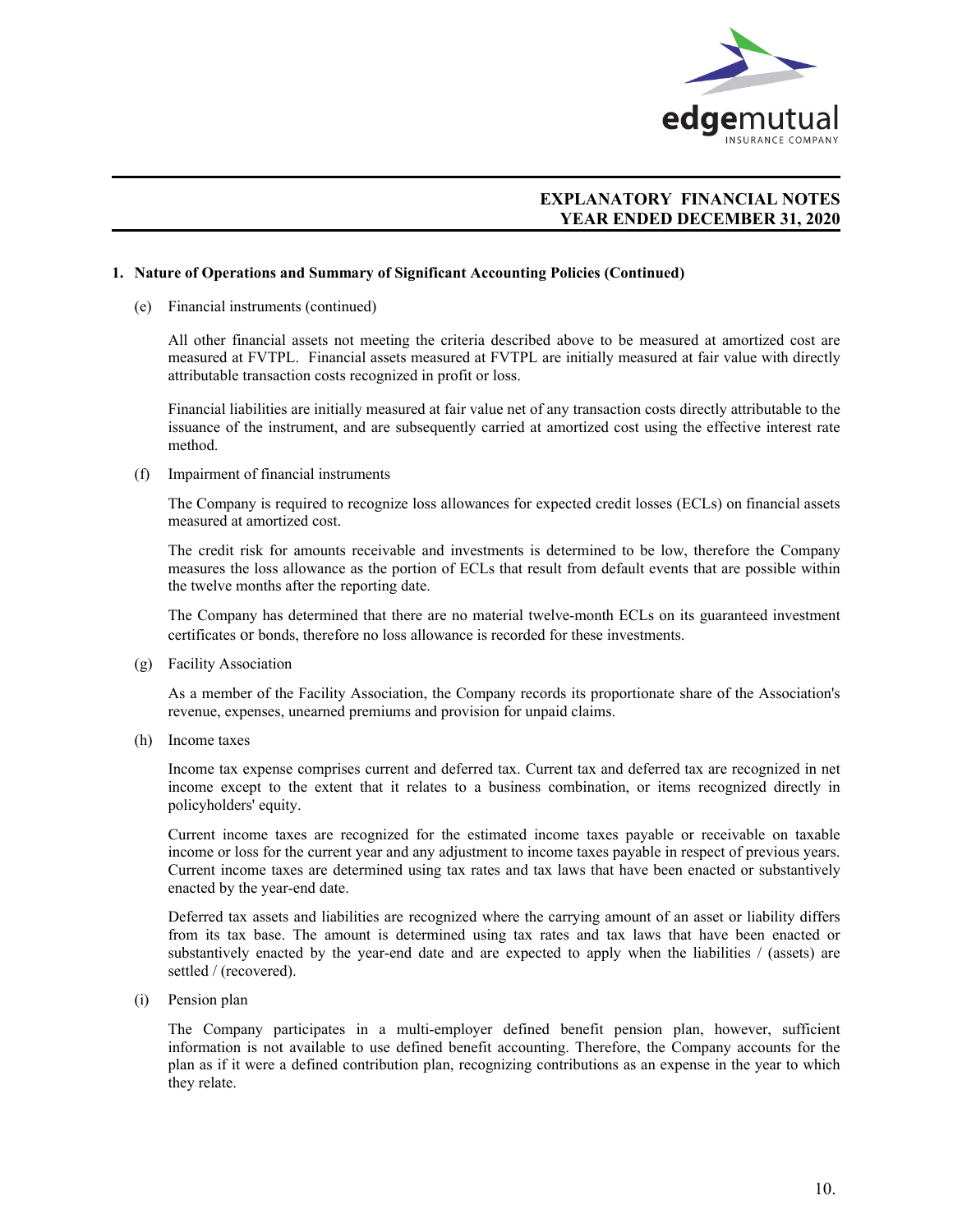

## **1. Nature of Operations and Summary of Significant Accounting Policies (Continued)**

(j) Standards, amendments and interpretations not yet effective

Certain new standards, amendments and interpretations have been published that are mandatory for the Company's accounting periods beginning on or after January 1, 2021 or later periods that the Company has decided not to adopt early.

Of those new standards, interpretations and amendments that are not yet effective, IFRS 17 Insurance Contracts is expected to have a material impact on the Company's financial statements in the period of initial application.

• IFRS 17 Insurance Contracts supersedes IFRS 4 Insurance Contracts. IFRS 17 establishes the principles for the recognition, measurement, presentation and disclosure of insurance contracts. IFRS 17 requires entities to measure insurance contract liabilities using updated estimates and assumptions that reflect the timing of cash flows and any uncertainty relating to insurance contracts. Additionally, IFRS 17 requires entities to recognize profits as it delivers insurance services. The effective date for IFRS 17 is January 1, 2023. The Company has not yet determined the impact of adoption, however it is expected to significantly impact the overall financial statements.

### **2. Critical Accounting Estimates and Judgements**

The preparation of these financial statements in conformity with IFRS requires management to make certain critical estimates. It also requires management to exercise judgement in applying the Company's accounting policies. The areas involving critical judgements and estimates in applying accounting policies that have the most significant risk of causing material adjustment to the carrying amounts of assets and liabilities recognized in the financial statements within the next financial year include primarily the calculation and determination of unpaid claims and the related reinsurer's share (note 6).

### **3. Financial Instrument Classification**

The carrying amount of the Company's financial instruments by classification is as follows:

| <b>December 31, 2020</b>  | Fair value<br>through profit<br>and loss<br>\$ | Amortized<br>cost<br>\$ | Total<br>S |
|---------------------------|------------------------------------------------|-------------------------|------------|
| Cash                      | 15,279,252                                     |                         | 15,279,252 |
| Investments (note 4)      | 17,764,665                                     | 14,490,793              | 32,255,458 |
| Amounts receivable        |                                                | 10,522,765              | 10,522,765 |
| Investment income accrued |                                                | 76,443                  | 76,443     |
| Amounts payable           |                                                | 1,681,744)              | 1,681,744) |
|                           | 33,043,917                                     | 23,408,257              | 56,452,174 |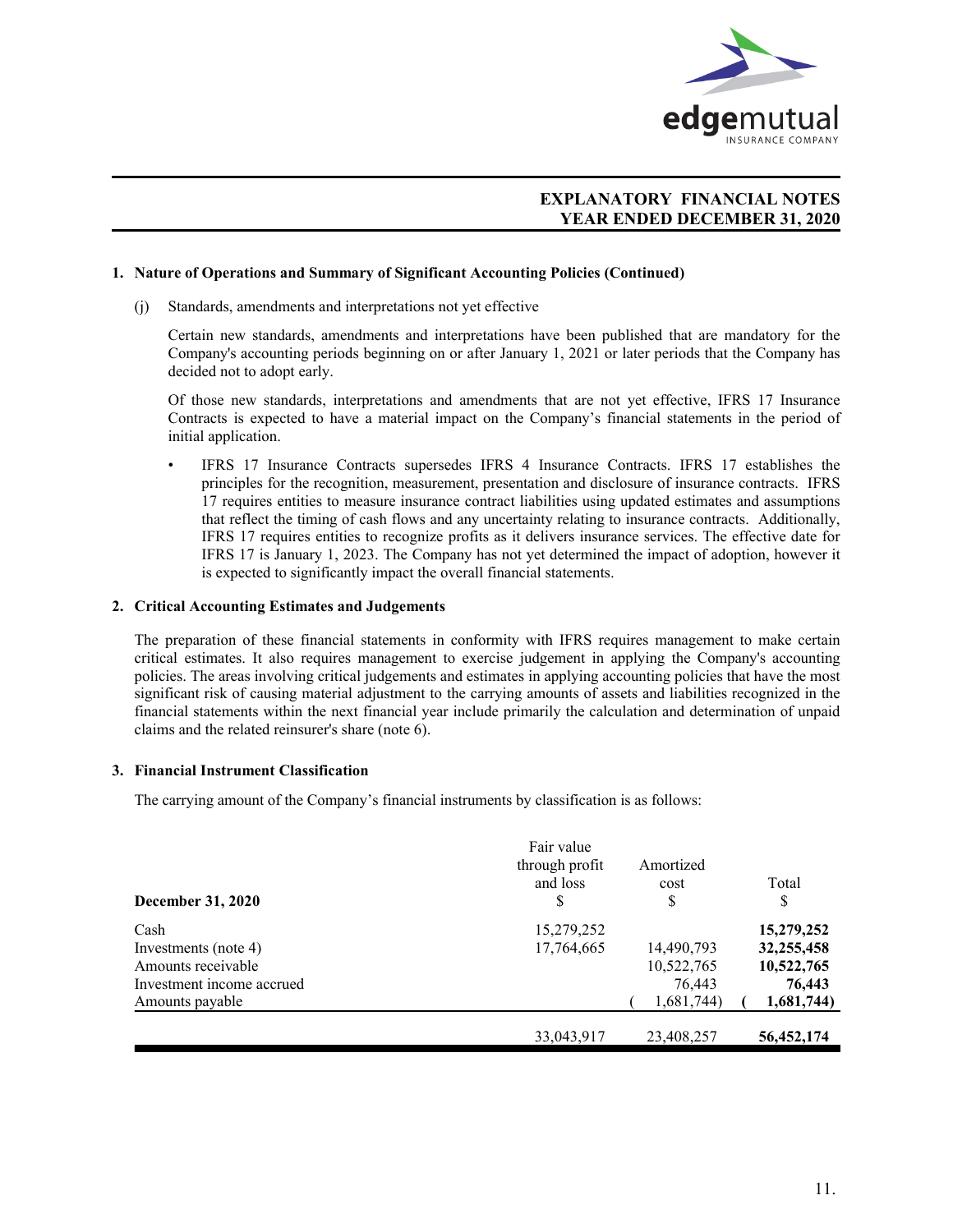

# **3. Financial Instrument Classification (Continued)**

| December 31, 2019         | Fair value<br>through profit<br>and loss<br>\$ | Amortized<br>Cost<br>\$ | Total<br>\$ |
|---------------------------|------------------------------------------------|-------------------------|-------------|
| Cash                      | 7,871,615                                      |                         | 7,871,615   |
| Investments (note 4)      | 14,335,554                                     | 16,696,968              | 31,032,522  |
| Amounts receivable        |                                                | 9,998,951               | 9,998,951   |
| Investment income accrued |                                                | 86,022                  | 86,022      |
| Amounts payable           |                                                | 834,546)                | 834,546)    |
|                           |                                                |                         |             |
|                           | 22, 207, 169                                   | 25,947,395              | 48,154,564  |

### **4. Investment Information**

The carrying value of investments as at December 31 is as follows:

|                                                                   | 2020<br>S    | 2019<br>\$ |
|-------------------------------------------------------------------|--------------|------------|
| Bonds (at cost)                                                   | 10,550,793   | 12,666,452 |
| Guaranteed investment certificates and Fire Mutual guarantee fund | 3,995,844    | 4,086,369  |
| Equities                                                          | 5,264,506    | 3,912,921  |
| Mutual funds                                                      | 12,444,315   | 10,366,780 |
|                                                                   | 32, 255, 458 | 31,032,522 |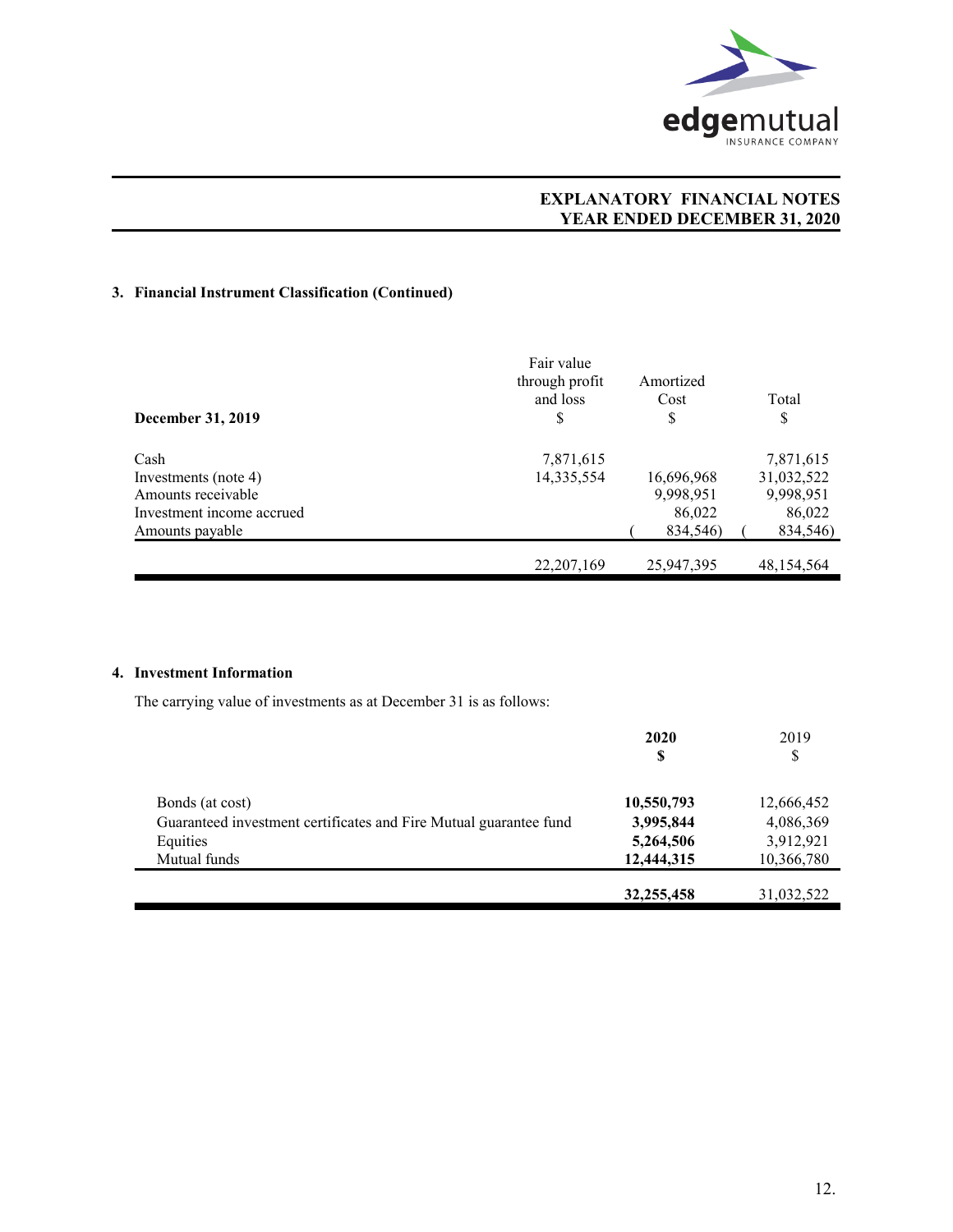

## **4. Investment Information (Continued)**

The following table provides cost and fair value information of investments by type of security and issuer. The maximum exposure to credit risk would be the fair value as shown below.

|                                        | 2020       |                   |            | 2019       |  |
|----------------------------------------|------------|-------------------|------------|------------|--|
|                                        | Cost       | <b>Fair Value</b> | Cost       | Fair Value |  |
|                                        | \$         | \$                | \$         | \$         |  |
| Guaranteed Investment                  |            |                   |            |            |  |
| Certificates                           | 3,940,000  | 3,940,000         | 4,030,516  | 4,030,516  |  |
|                                        |            |                   |            |            |  |
| Bonds issued by<br>Federal             |            |                   |            |            |  |
| Provincial                             | 794,633    | 813,962           | 1,294,935  | 1,300,900  |  |
|                                        | 2,214,825  | 2,261,495         | 3,842,610  | 3,845,793  |  |
| Municipal                              | 388,761    | 395,564           | 1,599,732  | 1,597,278  |  |
| Corporate A or better                  | 7,152,574  | 7,189,471         | 5,929,175  | 5,944,406  |  |
|                                        |            |                   |            |            |  |
|                                        | 10,550,793 | 10,660,492        | 12,666,452 | 12,688,377 |  |
| Equity investments                     |            |                   |            |            |  |
| Canadian                               | 2,661,707  | 3,532,193         | 2,001,593  | 2,756,333  |  |
| <b>United States</b>                   | 1,208,807  | 1,482,313         | 670,620    | 906,588    |  |
|                                        |            |                   |            |            |  |
|                                        |            |                   |            |            |  |
|                                        | 3,870,514  | 5,014,506         | 2,672,213  | 3,662,921  |  |
| <b>Industrial Alliance Investments</b> |            |                   |            |            |  |
| Canadian fixed income                  | 7,425,028  | 7,321,287         | 6,590,805  | 6,668,074  |  |
| Canadian and United States equity      | 4,721,824  | 5,123,028         | 3,307,388  | 3,698,706  |  |
|                                        |            |                   |            |            |  |
|                                        | 12,146,852 | 12,444,315        | 9,898,193  | 10,366,780 |  |
| Other investments                      |            |                   |            |            |  |
| Fire Mutual guarantee fund             | 55,844     | 55,844            | 55,853     | 55,853     |  |
| Other                                  | 250,000    | 250,000           | 250,000    | 250,000    |  |
|                                        |            |                   |            |            |  |
|                                        | 305,844    | 305,844           | 305,853    | 305,853    |  |
|                                        | 30,814,003 | 32,365,157        | 29,573,227 | 31,054,447 |  |

The Company has determined that there are no material twelve-month expected credit losses on investments measured at amortized cost, therefore no loss allowance has been recorded.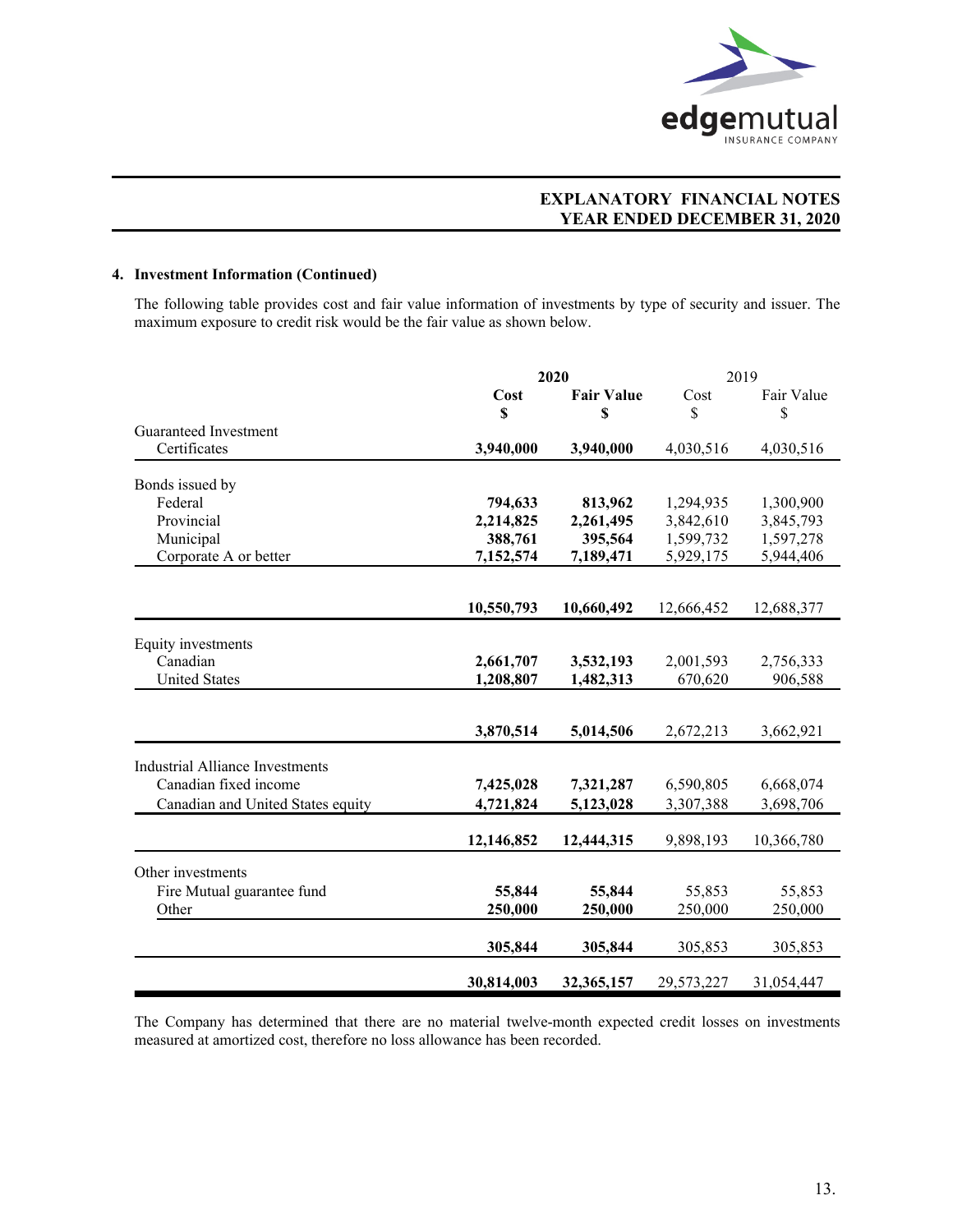

## **4. Investment Information (Continued)**

Maturity profile of bonds, debentures and guaranteed investment certificates held is as follows:

|                          | Within 1 year | 2 to 5 years | 6 to 10 years | Over 10 years | Fair value |
|--------------------------|---------------|--------------|---------------|---------------|------------|
| <b>December 31, 2020</b> | 4,054,772     | 10,491,865   | NIL           | NIL           | 14,546,637 |
| <b>Percent of Total</b>  | $28\%$        | $72\%$       | $0\%$         | $0\%$         |            |
| December 31, 2019        | 7,182,941     | 9,569,880    | NIL           | NIL           | 16,752,821 |
| Percent of Total         | 43 %          | 57 $\%$      | $0\%$         | $0\%$         |            |

The effective investment yield for the year is 4.09% (7.53% for 2019).

The following table provides an analysis of the investments that are measured subsequent to initial recognition at fair value, grouped into Levels 1 to 3 based on the degree to which the fair value is observable:

- Level 1 fair value measurements are those derived from quoted prices (unadjusted) in active markets for identical assets or liabilities that the entity can access at the measurement date;
- Level 2 fair value measurements are those derived from inputs other than quoted prices included within Level 1 that are observable for the asset or liability, either directly (i.e. as prices) or indirectly (i.e. derived from prices); and
- Level 3 fair value measurements are those derived from valuation techniques that include inputs for the asset or liability that are not based on observable market data (unobservable inputs).

On December 31, 2020 the company held only Level 1 and 2 investments.

| December 31, 2020                        | Level 1<br>S | Level 2<br>S | Level 3<br>S | <b>Total</b><br>S     |
|------------------------------------------|--------------|--------------|--------------|-----------------------|
| Equities                                 | 5,014,506    |              |              | 5,014,506             |
| Mutual funds<br>Other investments        | 12,444,315   | 305,844      |              | 12,444,315<br>305,844 |
| Total investments measured at fair value | 17,458,821   | 305,844      | NIL          | 17,764,665            |
|                                          | Level 1      | Level 2      | Level 3      | Total                 |
| December 31, 2019                        | \$           | \$           | \$           |                       |
| Equities                                 | 3,662,921    |              |              | 3,662,921             |
| Mutual funds                             | 10,366,780   |              |              | 10,366,780            |
| Other investments                        |              | 305,853      |              | 305,853               |
| Total investments measured at fair value | 14,029,701   | 305,853      | NIL          | 14,335,554            |

There were no transfers between Level 1 and Level 2 for the years ended December 31, 2020 and 2019.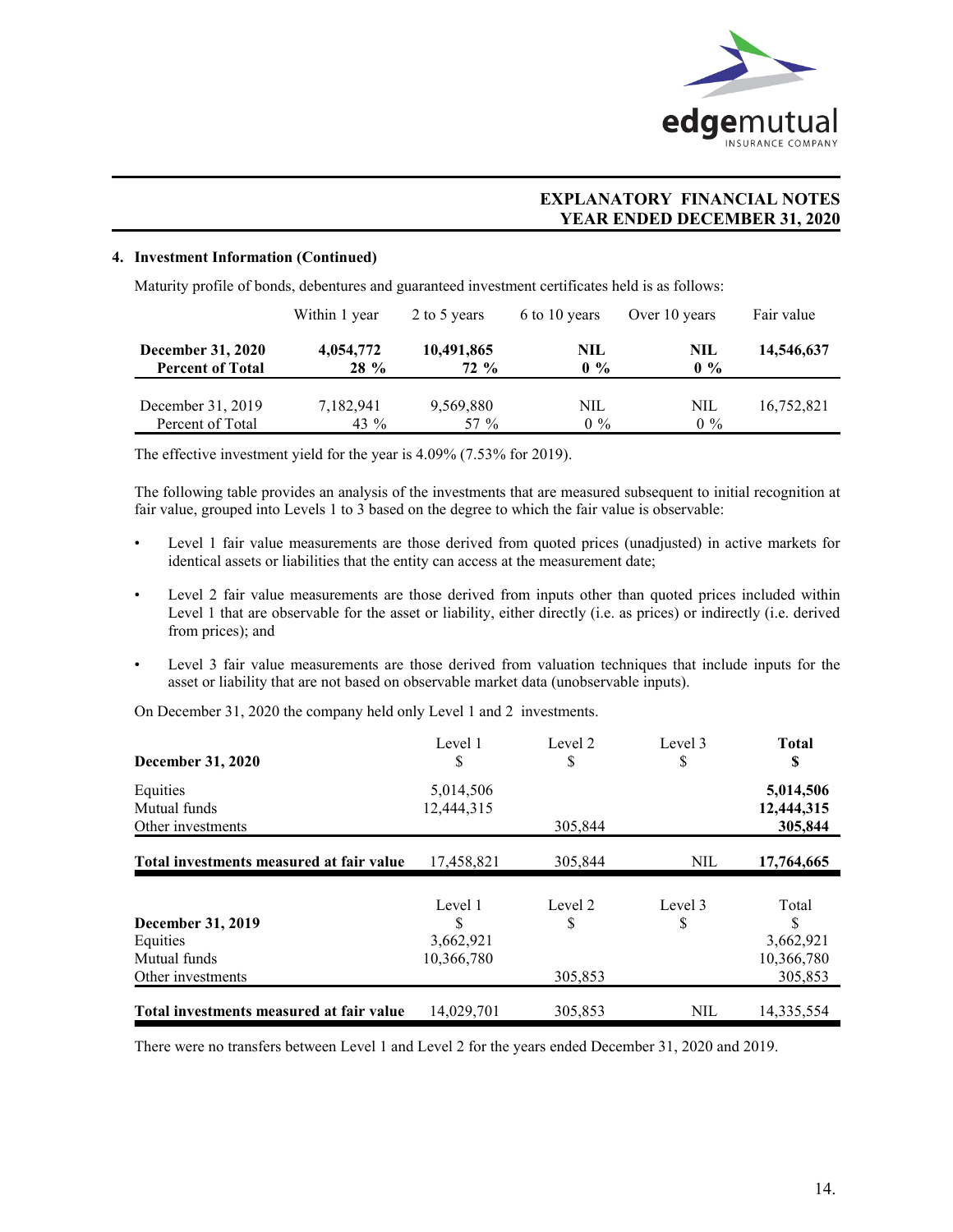

## **5. Property, Plant and Equipment and Intangible Assets**

Property, plant and equipment is initially recorded at cost and subsequently measured at cost less accumulated depreciation and accumulated impairment losses, with the exception of land which is not depreciated. Depreciation is recognized in net income and is provided over the estimated useful lives of the assets using the straight-line method (years) or declining-balance method (percentage).

Intangible assets consist of computer software which are not integral to the computer hardware owned by the company. Software is initially recorded at cost and subsequently measured at cost less accumulated amortization and accumulated impairment losses. The amortization expense is included within the other operating and administrative expenses in the statement of comprehensive income and is provided over the estimated useful life of the asset.

|                        |              | 2020       |                    |                             |
|------------------------|--------------|------------|--------------------|-----------------------------|
|                        | Depreciation |            | Accumulated        |                             |
|                        | rate         | Cost<br>\$ | Depreciation<br>\$ | <b>Net Book Value</b><br>\$ |
| Land                   |              | 110,000    |                    | 110,000                     |
| <b>Buildings</b>       | 5%           | 4,181,277  | 1,326,277          | 2,855,000                   |
| Sign                   | 20%          | 53,020     | 45,904             | 7,116                       |
| Computer hardware      | 3 years      | 213,914    | 201,690            | 12,224                      |
| Furniture and fixtures | 20%          | 516,375    | 397,035            | 119,340                     |
| Vehicles               | 40-50%       | 32,186     | 23,496             | 8,690                       |
| Computer software      | 5 years      | 1,345,233  | 1,152,104          | 193,129                     |
|                        |              | 6,452,005  | 3,146,506          | 3,305,499                   |
|                        |              | 2019       |                    |                             |
|                        | Depreciation |            | Accumulated        |                             |
|                        | rate         | Cost       | Depreciation       | Net Book Value              |
| Land                   |              | 110,000    |                    | 110,000                     |
| <b>Buildings</b>       | 5%           | 4,181,277  | 1,176,014          | 3,005,263                   |
| Sign                   | 20%          | 53,020     | 44,125             | 8,895                       |
| Computer hardware      | 3 years      | 199,495    | 170,523            | 28,972                      |
| Furniture and fixtures | 20%          | 492,244    | 367,200            | 125,044                     |

The unamortized cost of capital assets available to reduce net income for income tax purposes amounts to approximately \$2,866,000 (\$3,064,000 in 2019).

Vehicles 17,703 14,483 Computer software 5 years 1,277,938 1,084,694 193,244

6,346,160 2,860,259 3,485,901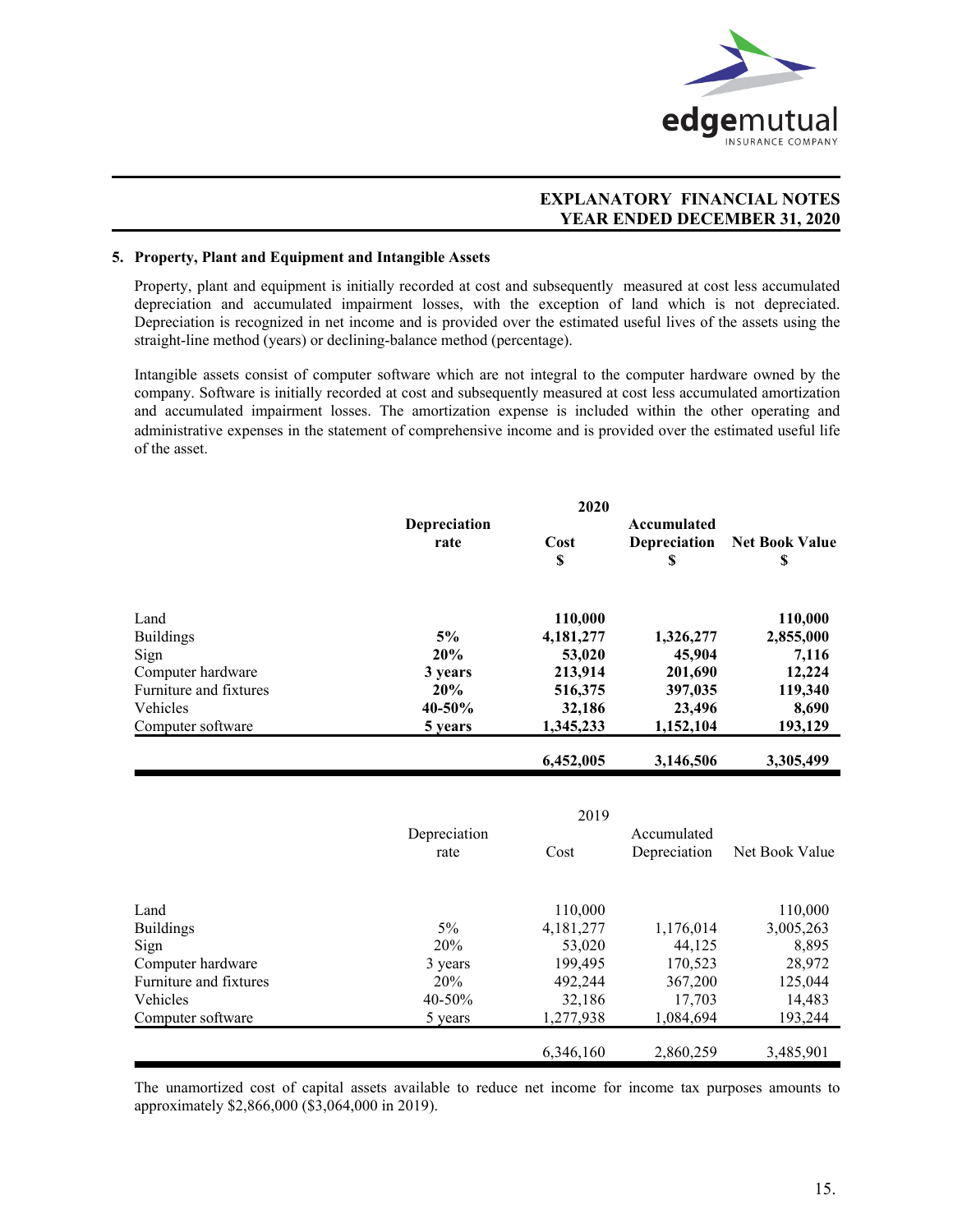

| 6. Insurance Contracts     | 2020<br>S  | 2019<br>\$ |
|----------------------------|------------|------------|
| <b>Due From Reinsurer</b>  |            |            |
| Balance, beginning of year | 127,390    | 315,604    |
| Submitted to reinsurer     | 1,690,486  | 2,869,202  |
| Received from reinsurer    | 1,709,471) | 3,057,416) |
| Balance, end of year       | 108,405    | 127,390    |

All of the above amounts are expected to be settled within one year. At year-end, the company reviewed the amounts owing from its reinsurer and determined that no loss allowance is necessary.

## **Reinsurer's Share of Provision For Unpaid Claims**

| Balance, beginning of year<br>New claims reserve<br>Change in prior years reserve<br>Submitted to reinsurer                                        | 6,934,876<br>352,015<br>1,715,509)<br>1,690,486 | 6,332,172<br>3,146,298<br>5,412,796)<br>2,869,202  |
|----------------------------------------------------------------------------------------------------------------------------------------------------|-------------------------------------------------|----------------------------------------------------|
| Balance, end of year                                                                                                                               | 7,261,868                                       | 6,934,876                                          |
| Expected settlement<br>Within one year<br>More than one year                                                                                       | 895,959<br>6,365,909                            | 1,393,058<br>5,541,818                             |
|                                                                                                                                                    | 7,261,868                                       | 6,934,876                                          |
| <b>Deferred Policy Acquisition Expenses</b>                                                                                                        |                                                 |                                                    |
| Balance, beginning of year<br>Acquisition costs incurred<br>Expense recognized as a result of liability adequacy tests<br>Expensed during the year | 3,001,619<br>6,425,170<br>NIL<br>6,136,064)     | 2,564,814<br>5,906,144<br><b>NIL</b><br>5,469,339) |
| Balance, end of year                                                                                                                               | 3,290,725                                       | 3,001,619                                          |

Deferred policy acquisition expenses will be recognized as an expense within one year.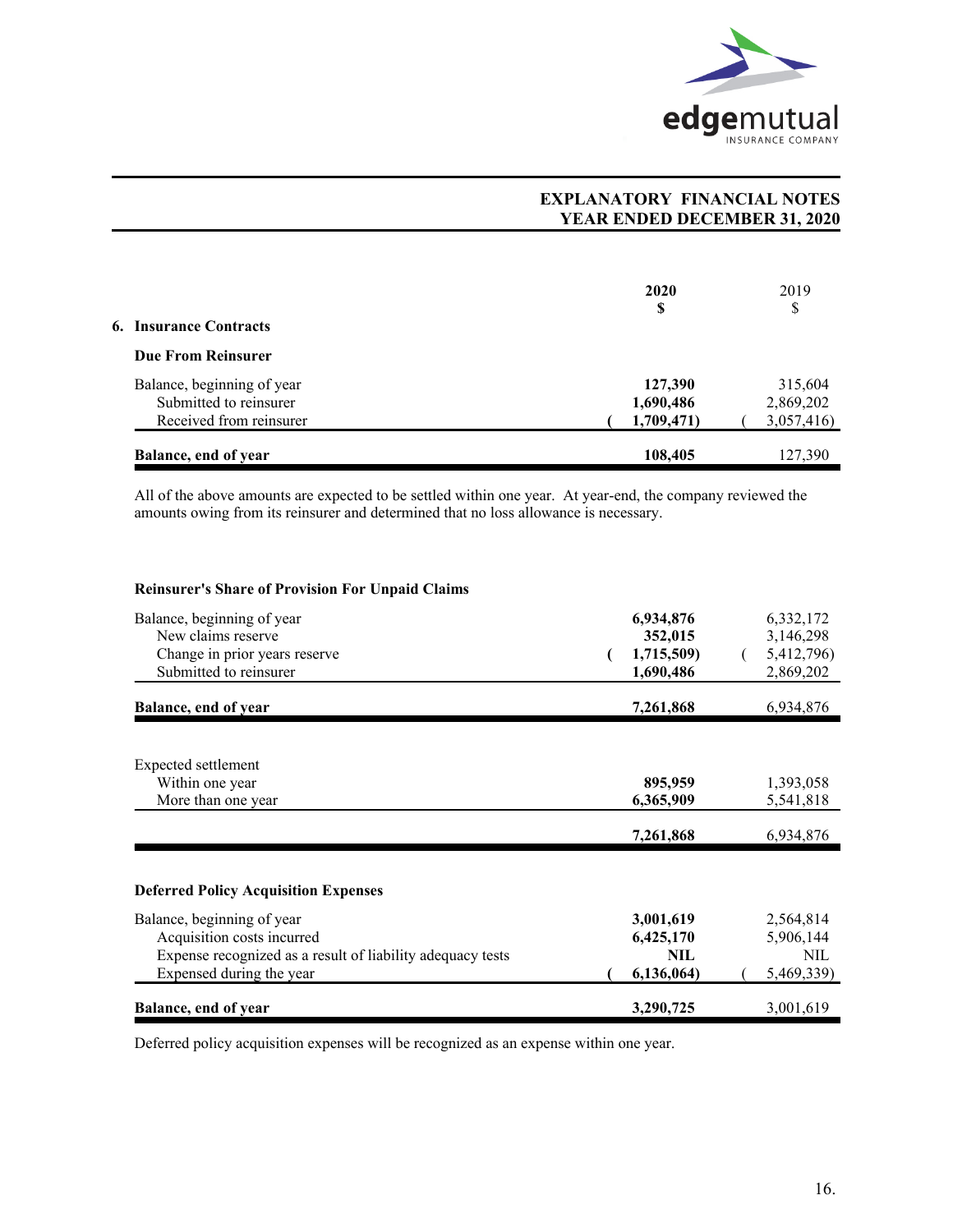

# **EXPLANATORY FINANCIAL NOTES YEAR ENDED DECEMBER 31, 2020 2020** 2019 **6. Insurance Contracts (Continued) \$** \$ **Unearned Premiums (UEP)** Balance, beginning of year **16,688,695** 14,291,451 Premiums written **35,688,382** 33,073,257 Premiums earned during year **( 34,258,506)** ( 30,676,013) Changes in UEP recognized in income **1,429,876** 2,397,244 **Balance, end of year 18,118,571** 16,688,695

## **Insurance Contract Provisions and Related Reinsurance Assets**

The following is a summary of the insurance contract provisions and related reinsurance assets:

| <b>December 31, 2020</b>                             | Gross<br>\$ | Re-insurance<br>\$ | <b>Net</b><br>S |
|------------------------------------------------------|-------------|--------------------|-----------------|
| Outstanding claims provision                         |             |                    |                 |
| Long settlement term                                 | 12,939,029  | 4,369,992          | 8,569,037       |
| Short settlement term                                | 3,454,066   | 895,960            | 2,558,106       |
| Facility Association and other residual pools        | 465,158     |                    | 465,158         |
|                                                      | 16,858,253  | 5,265,952          | 11,592,301      |
| Provisions for claims incurred but not reported      | 6,417,916   | 1,995,916          | 4,422,000       |
| Balance, end of year                                 | 23,276,169  | 7,261,868          | 16,014,301      |
| <b>December 31, 2019</b>                             |             |                    |                 |
| Outstanding claims provision                         |             |                    |                 |
| Long settlement term                                 | 11,452,314  | 3,816,718          | 7,635,596       |
| Short settlement term                                | 4,515,758   | 1,393,058          | 3,122,700       |
| Facility Association and other residual pools        | 425,562     |                    | 425,562         |
|                                                      | 16,393,634  | 5,209,776          | 11,183,858      |
| Provisions for claims incurred but not reported, net | 5,547,100   | 1,725,100          | 3,822,000       |
| Balance, end of year                                 | 21,940,734  | 6,934,876          | 15,005,858      |

## **Comments and Assumptions For Specific Claims Categories**

The ultimate cost of long settlement general liability claims are difficult to predict for several reasons. Claims may not be reported until many years after a policy expires. Changes in the legal environment have created further complications. Court decisions and federal and provincial legislation may dramatically increase the liability between the time a policy is written and associated claims are ultimately resolved. For example, liability for exposure to toxic substances and environmental impairment, which did not appear likely or even exist when the policies were written, has been imposed by legislators and judicial interpretation. Tort liability has been expanded by some jurisdictions to cover defective workmanship. Provisions for such difficult-to-estimate liabilities are established by examining the facts of tendered claims and adjusted in the aggregate for ultimate loss expectations based upon historical experience patterns and current socioeconomic trends.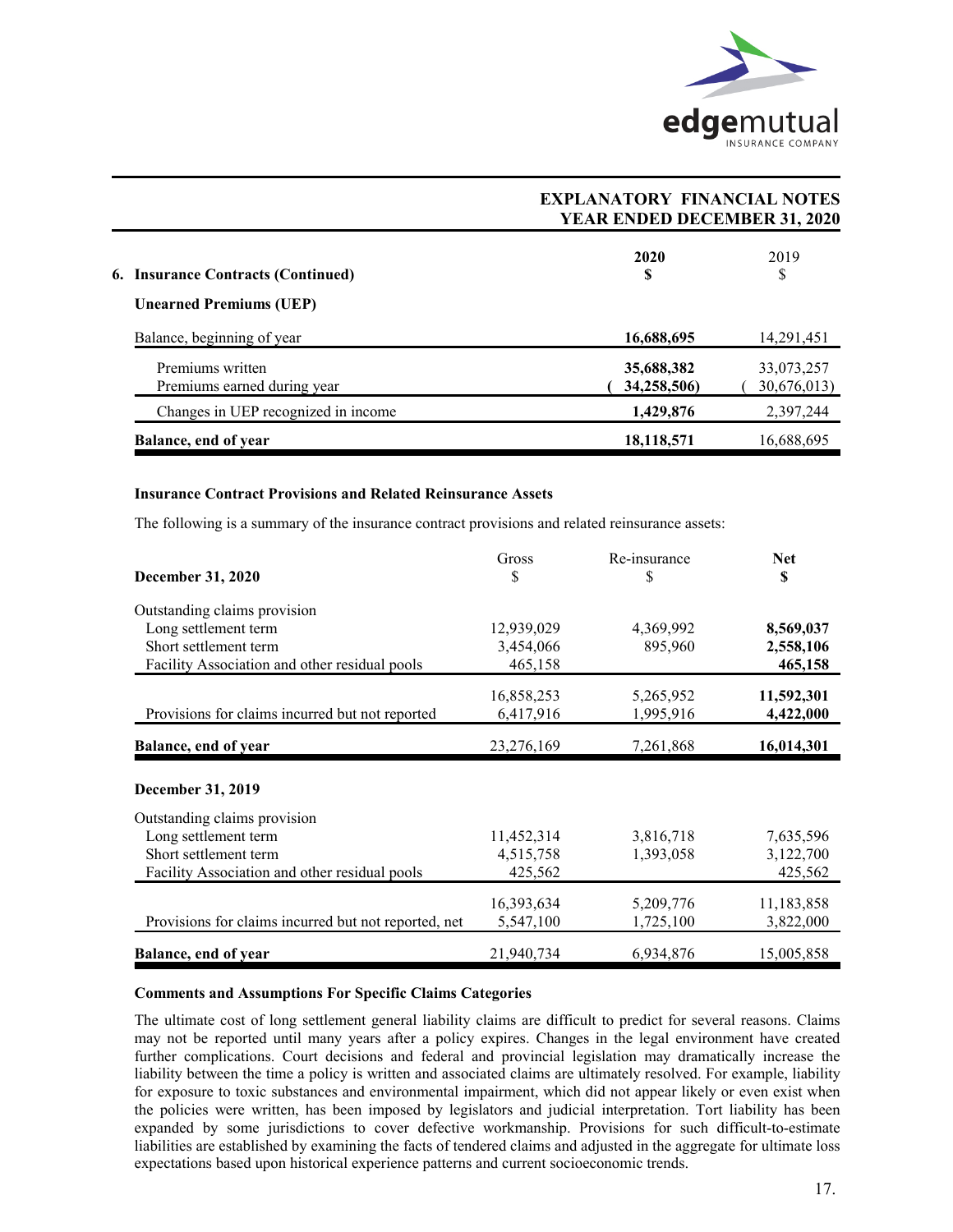

### **6. Insurance Contracts (Continued)**

## **Comments and Assumptions For Specific Claims Categories (Continued)**

The Company must participate in industry automobile residual pools of business, and recognize a share of this business based on its automobile market share. The Company records its share of the liabilities provided by the actuaries of the pools.

## **Claims and Adjustment Expenses**

Changes in claim liabilities recorded in the statement of financial position for the years ended December 31, 2020 and 2019 and their impact on claims and adjustment expenses for the two years are as follows:

|                                                                                                                   | 2020<br>S                | 2019<br>S                |
|-------------------------------------------------------------------------------------------------------------------|--------------------------|--------------------------|
| Unpaid claim liabilities, beginning of year, net of reinsurance<br>Increase in estimated losses and expenses, for | 15,005,858               | 13,010,591               |
| losses occurring in prior years<br>Provision for losses and expenses on claims occurring                          | 3,998,194                | 1,401,161                |
| in the current year<br>Payment on claims:                                                                         | 10,422,410               | 14,955,740               |
| Current year<br>Prior years                                                                                       | 7,006,313)<br>6,405,848) | 10,211,880<br>4,149,754) |
| Unpaid claim liabilities, end of year, net of reinsurance<br>Reinsurer's share and subrogation recoverable        | 16,014,301<br>7,261,868  | 15,005,858<br>6,934,876  |
| Unpaid gross claims, end of year                                                                                  | 23,276,169               | 21,940,734               |

The change in estimate of losses occurring in prior years is due to changes arising from new information received.

### **Claim Development**

The estimation of claim development involves assessing the future behaviour of claims, taking into consideration the consistency of the Company's claim handling procedures, the amount of information available, the characteristics of the line of business from which the claim arises and historical delays in reporting claims. In general, the longer the term required for the settlement of a group of claims the more variable the estimates. Short settlement term claims are those which are expected to be substantially paid within a year of being reported.

The tables that follow present the development of claims payments and the estimated ultimate cost of claims for the claim years 2011 to 2020. The upper half of the tables show the cumulative amounts paid or estimated to be paid during successive years related to each claim year. The original estimates will be increased or decreased, as more information becomes known about the original claims and overall claim frequency and severity.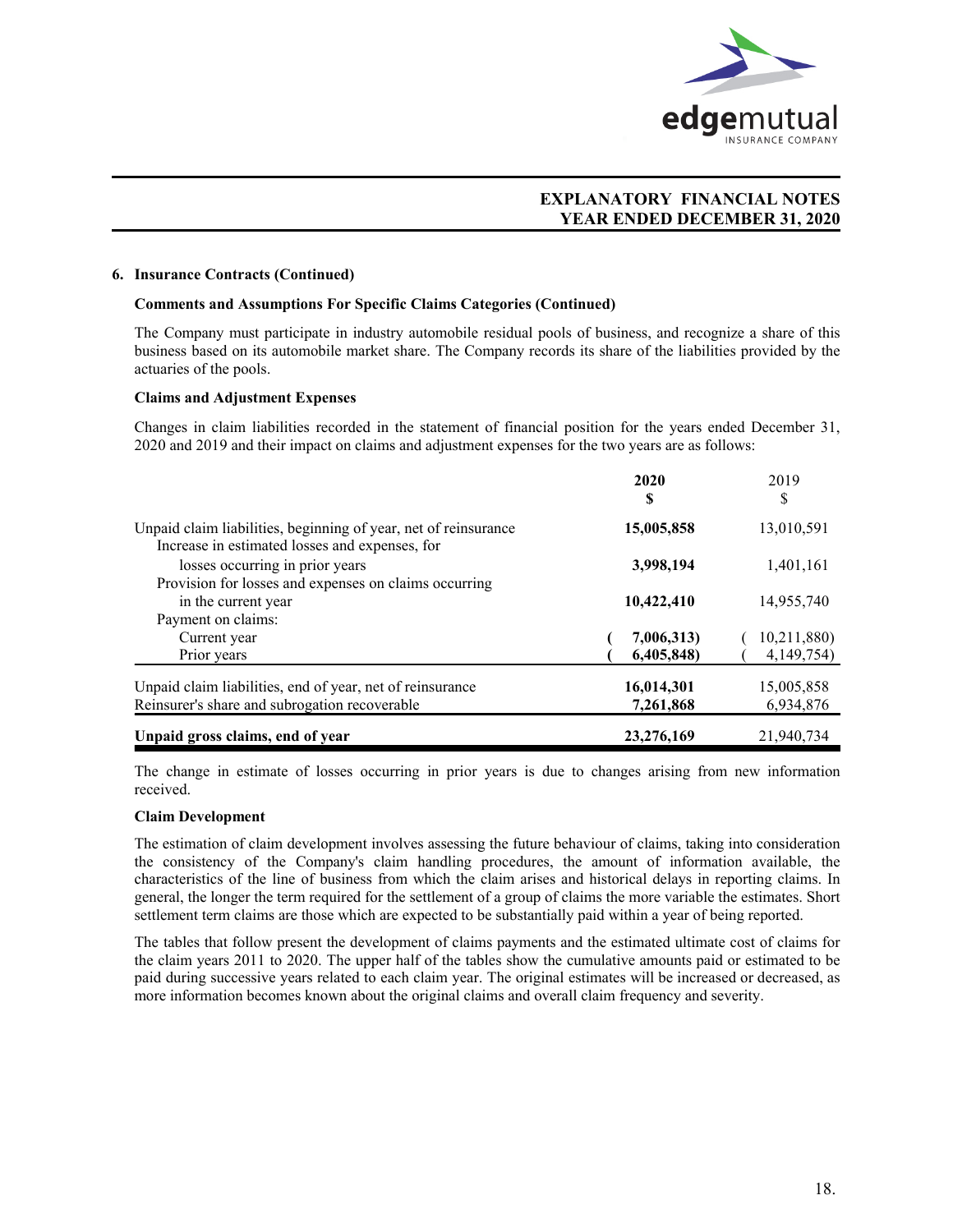

# **6. Insurance Contracts (Continued) Gross Claims** 2011 2012 2013 2014 2015 2016 2017 2018 2019 2020 Total  $\begin{array}{cccccccccccccccccccccc} \mathbb{S} & \mathbb{S} & \mathbb{S} & \mathbb{S} & \mathbb{S} & \mathbb{S} & \mathbb{S} & \mathbb{S} & \mathbb{S} & \mathbb{S} & \mathbb{S} & \mathbb{S} & \mathbb{S} & \mathbb{S} & \mathbb{S} & \mathbb{S} & \mathbb{S} & \mathbb{S} & \mathbb{S} & \mathbb{S} & \mathbb{S} & \mathbb{S} & \mathbb{S} & \mathbb{S} & \mathbb{S} & \mathbb{S} & \mathbb{S} & \mathbb{S} & \mathbb{S} & \mathbb{S$ Gross estimate of cumulative claims cost At the end year of claim 12,672,107 10,831,491 13,744,615 21,747,867 15,701,144 15,953,391 17,069,682 22,869,218 17,286,713 10,160,202 One year later 10,456,314 9,348,586 12,856,032 20,797,274 14,917,550 13,238,642 17,167,493 22,590,445 20,488,350 Two years later 9,749,761 8,628,472 12,809,359 21,030,698 11,368,062 14,740,166 17,154,999 24,449,768 Three years later 10,009,052 8,156,808 11,978,422 20,081,614 9,692,225 14,736,773 17,096,327 Four years later 9,960,423 7,886,193 10,837,789 21,374,927 9,748,597 14,652,271 Five years later 10,093,312 7,857,821 10,535,580 21,421,836 9,595,369 Six years later 10,063,067 7,626,156 10,540,580 21,380,380 Seven years later 9,894,582 7,965,247 10,530,907 Eight years later 9,894,893 8,012,279 Nine years later 9,894,893 Current estimate of cumulative claims cost 9,894,893 8,012,279 10,530,907 21,380,380 9,595,369 14,652,271 17,096,327 24,449,768 20,488,350 10,160,202 Cumulative payments 9,788,600 7,486,069 10,525,928 21,041,381 9,531,876 12,147,562 14,472,709 18,744,516 14,939,624 5,802,095 Outstanding claims 106,293 526,210 4,979 338,999 63,493 2,504,709 2,623,618 5,705,252 5,548,726 4,358,107 21,780,386 Outstanding claims 2010 and prior 1,495,783

Total gross outstanding claims and claims handling expenses 23,276,169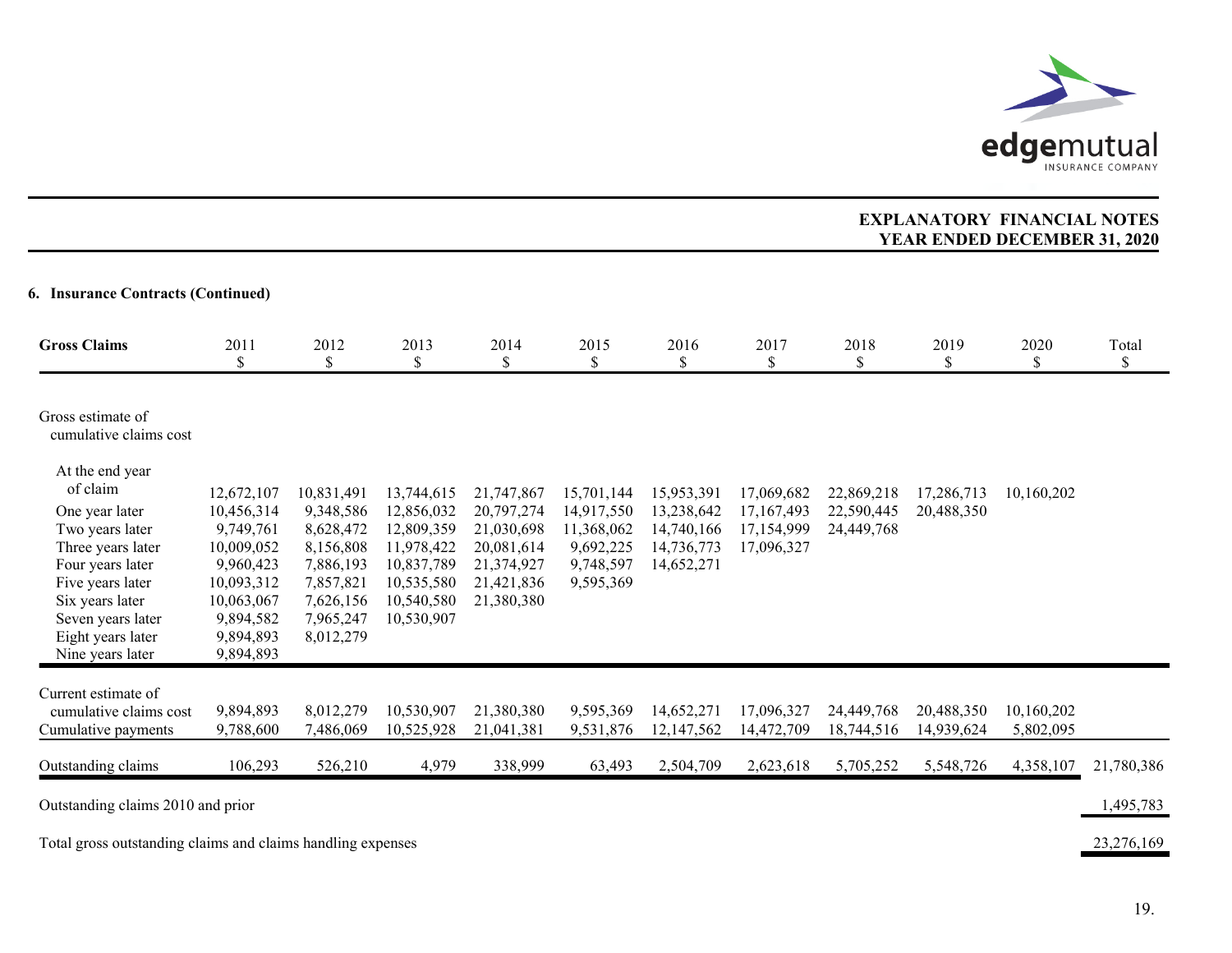

| <b>Net Claims</b>      | 2011<br>\$ | 2012<br>\$ | 2013<br>\$ | 2014<br>\$ | 2015<br>\$ | 2016<br>\$ | 2017<br>\$ | 2018<br>\$ | 2019<br>\$ | 2020<br>\$ | Total<br>\$ |
|------------------------|------------|------------|------------|------------|------------|------------|------------|------------|------------|------------|-------------|
|                        |            |            |            |            |            |            |            |            |            |            |             |
| Net estimate of        |            |            |            |            |            |            |            |            |            |            |             |
| cumulative claims cost |            |            |            |            |            |            |            |            |            |            |             |
| At the end year of     |            |            |            |            |            |            |            |            |            |            |             |
| claim                  | 9,000,645  | 8,384,421  | 10,107,411 | 13,508,628 | 11,495,793 | 12,117,479 | 14,316,448 | 17,905,612 | 13,959,350 | 9,602,518  |             |
| One year later         | 8,274,415  | 7,544,315  | 9,245,621  | 13,773,983 | 11,323,685 | 11,579,756 | 14,561,431 | 17,518,250 | 16,447,879 |            |             |
| Two years later        | 7,988,297  | 7,114,708  | 9,276,502  | 14,031,847 | 10,205,497 | 12,782,602 | 14,550,594 | 18,508,497 |            |            |             |
| Three years later      | 7,756,368  | 6,998,021  | 8,774,155  | 13,930,443 | 9,350,670  | 12,712,244 | 14,598,755 |            |            |            |             |
| Four years later       | 7,741,073  | 7,072,878  | 8,471,562  | 14,294,858 | 9,267,780  | 13,067,775 |            |            |            |            |             |
| Five years later       | 7,723,476  | 7,075,212  | 8,436,472  | 14,371,671 | 9,114,553  |            |            |            |            |            |             |
| Six years later        | 7,716,888  | 7,055,053  | 8,220,500  | 14,327,863 |            |            |            |            |            |            |             |
| Seven years later      | 7,690,795  | 6,959,115  | 8,210,827  |            |            |            |            |            |            |            |             |
| Eight years later      | 7,542,793  | 6,961,379  |            |            |            |            |            |            |            |            |             |
| Nine years later       | 7,542,793  |            |            |            |            |            |            |            |            |            |             |
| Current estimate of    |            |            |            |            |            |            |            |            |            |            |             |
| cumulative claims cost | 7,542,794  | 6,961,379  | 8,210,827  | 14,327,863 | 9,114,553  | 13,067,775 | 14,598,755 | 18,508,497 | 16,447,879 | 9,602,518  |             |
| Cumulative payments    | 7,436,502  | 6,700,982  | 8,205,849  | 14,200,787 | 9,051,061  | 11,061,435 | 12,377,379 | 14,370,351 | 13,206,652 | 5,802,095  |             |
| Outstanding claims     | 106,292    | 260,397    | 4,978      | 127,076    | 63,492     | 2,006,340  | 2,221,376  | 4,138,146  | 3,241,227  | 3,800,423  | 15,969,747  |
|                        |            |            |            |            |            |            |            |            |            |            |             |

Total net outstanding claims and claims handling expenses 16,014,301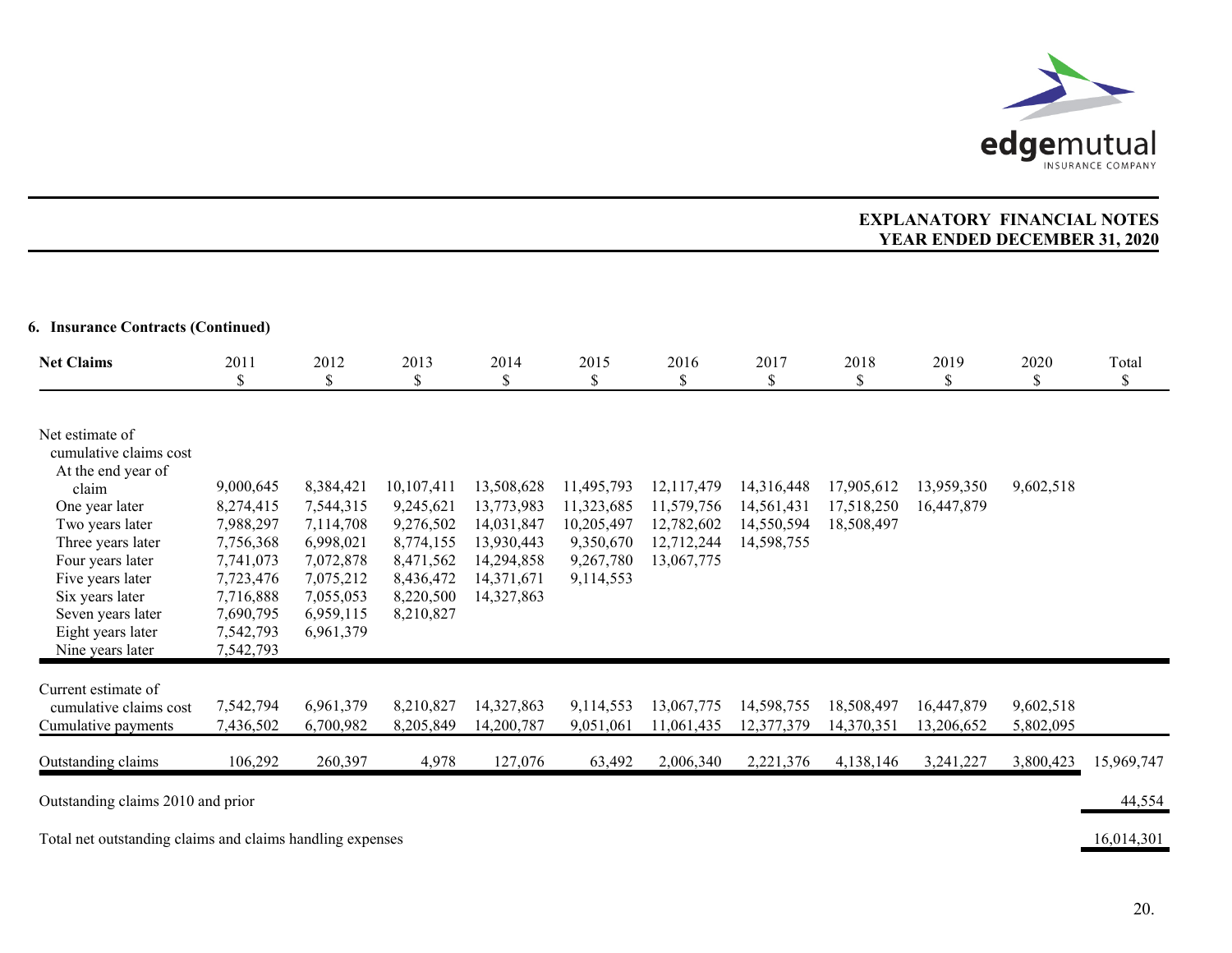

## **7. Income Taxes**

Reasons for the difference between current tax expense for the year and the expected income taxes based on the statutory tax rate of 26.5% (26.2% in 2019) are as follows:

|                                                            | 2020<br>\$ | 2019      |
|------------------------------------------------------------|------------|-----------|
| Income before income taxes                                 | 5,967,994  | 2,194,284 |
| Expected taxes based on the statutory rate of 26.5%        |            |           |
| $(26.2\% \text{ in } 2019)$                                | 1,581,518  | 574,903   |
| Claims reserves timing differences                         | 12.933     | 26,022    |
| Other non deductible expenses                              | 159        | 1,140     |
| Difference between depreciation and capital cost allowance | 4,624)     | 47,098)   |
| Other non taxable income                                   | 80,760)    | 60,690)   |
| Effect of income tax losses                                | 150,615)   | 494,277)  |
| Total income tax expense                                   | 1,358,611  | NIL       |

The Company is utilizing an unused loss carry-forward for income tax purposes in the amount of approximately \$564,000 to reduce taxable income.

### **8. Gross Claims and Adjustment Expense**

Included in claims expenses were wage costs of \$360,001 (\$352,451 in 2019).

## **9. Other Operating and Administrative Expenses**

| Salaries and employee benefits (note 11) | 1,799,326 | 1,834,376 |
|------------------------------------------|-----------|-----------|
| Directors' remuneration                  | 34,720    | 46,720    |
| Professional fees                        | 38,427    | 28,550    |
| Occupancy                                | 208,994   | 216,680   |
| Information technology                   | 741,751   | 663,563   |
| Inspections and investigations           | 227,228   | 144,360   |
| Membership fees                          | 69.196    | 65,857    |
| Office overhead                          | 205,935   | 159,034   |
| Regulatory assessments                   | 121,346   | 128,451   |
| Advertising and promotion                | 253,829   | 115,704   |
| Travel and education                     | 37,698    | 93,845    |
| Premium tax                              | 107,649   | 95,481    |
| Other                                    | 49,726    | 36,588    |
|                                          | 3,895,825 | 3.629.209 |

Depreciation and amortization expense of \$286,247 (\$293,358 in 2019) is included in the above amounts.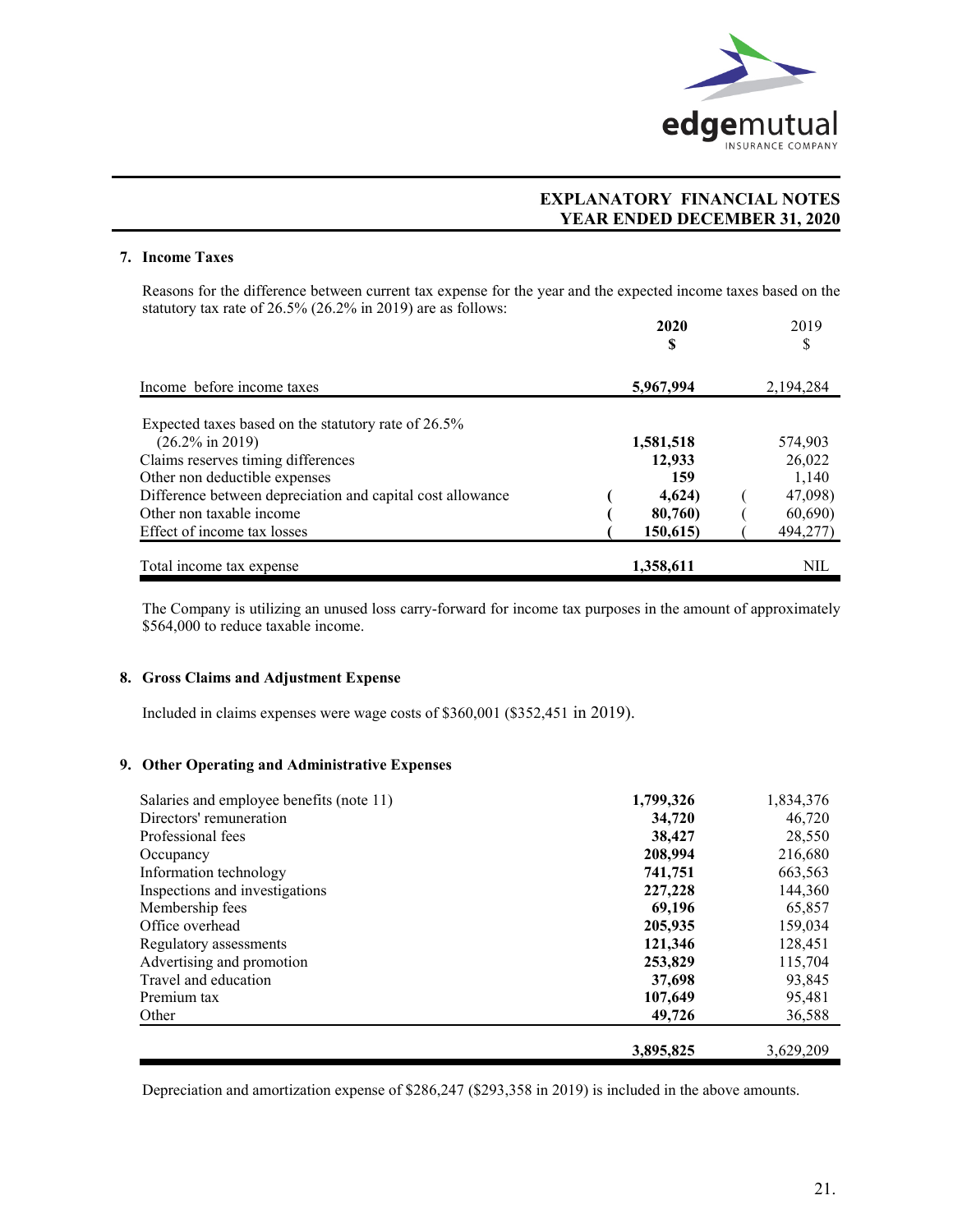

| 10. Investment Income     |            |           |            |              |
|---------------------------|------------|-----------|------------|--------------|
|                           | Fair value |           |            |              |
|                           | through    | Amortized |            | 2020         |
|                           | profit and |           |            |              |
|                           | loss       | cost      | Other      | <b>Total</b> |
|                           | \$         | \$        | \$         | \$           |
| Interest income           |            | 387,171   |            | 387,171      |
| Dividend and other income | 305,642    |           |            | 305,642      |
| Investment expense        | 63,522)    |           |            | 63,522)      |
| Net realized gains        | 715,420    |           |            | 715,420      |
| <b>Unrealized</b> losses  | 23,709)    |           |            | 23,709)      |
|                           | 933,831    | 387,171   | <b>NIL</b> | 1,321,002    |
|                           |            |           |            |              |
|                           | Fair value |           |            |              |
|                           | through    |           |            |              |
|                           | profit and | Amortized |            | 2019         |
|                           | loss       | cost      | Other      | Total        |
|                           | \$         | \$        | \$         | \$           |
| Interest income           |            | 514,980   | 1,500      | 516,480      |
| Dividend and other income | 231,643    |           |            | 231,643      |
| Investment expense        | 59,847)    |           |            | 59,847)      |
| Net realized gains        | 226,759    |           |            | 226,759      |
| Unrealized gains          | 1,422,913  |           |            | 1,422,913    |
|                           | 1,821,468  | 514,980   | 1,500      | 2,337,948    |

## **11. Related Party Transactions**

The Company entered into the following transactions with key management personnel, which are defined by IAS 24, Related Party Disclosures, as those persons having authority and responsibility for planning, directing and controlling the activities of the Company, including directors, management and their family members as defined by IAS 24:

|                                                  | 2020<br>\$ | 2019<br>\$ |
|--------------------------------------------------|------------|------------|
| Compensation                                     |            |            |
| Salaries, benefits and director's fees           | 392,858    | 395,563    |
| Total pension and other post-employment benefits | 39,401     | 44,215     |
|                                                  | 432,259    | 439,778    |
| Premiums                                         | 158,318    | 395,599    |
|                                                  |            |            |
| Claims paid                                      | NIL        | 122,009    |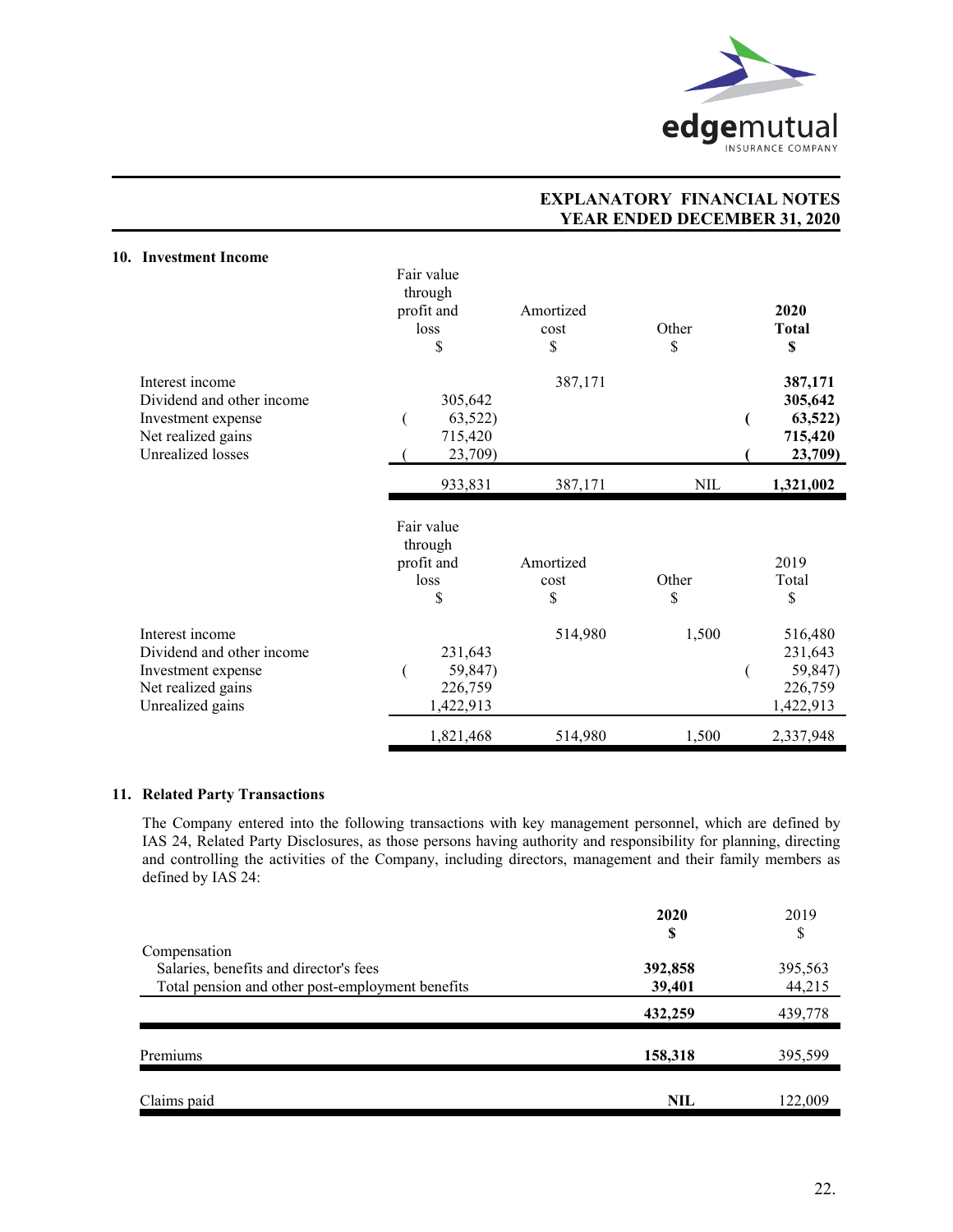

## **12. Capital Management**

The Company's objectives with respect to capital management are to maintain a capital base that is structured to exceed regulatory requirements and to best utilize capital allocations.

The regulators measure the financial strength of property and casualty insurers using a minimum capital test (MCT). The regulators generally expect property and casualty companies to comply with capital adequacy requirements. This test compares a Company's capital against the risk profile of the organization. The risk-based capital adequacy framework assesses the risk of assets, policy liabilities and other exposures by applying various factors. The regulator indicates that the Company should produce a minimum MCT of 150%. During the year, the Company has consistently exceeded this minimum. The regulator has the authority to request more extensive reporting and can place restrictions on the Company's operations if the Company falls below this requirement and if deemed necessary. The MCT for the company was 413% at December 31, 2020 (399% at December 31, 2019).

For the purpose of capital management, the Company has defined capital as policyholders' equity.

### **13. Financial Instrument and Insurance Risk Management**

#### **Insurance risk management**

The principal risk the Company faces under insurance contracts is that the actual claims and benefit payments, or the timing thereof, differ from expectations. This is influenced by the frequency of claims, severity of claims, actual benefits paid and subsequent development of long-term claims. Therefore, the objective of the Company is to ensure that sufficient reserves are available to cover these liabilities.

The above risk exposure is mitigated by diversification across a large portfolio of insurance. The variability of risks is also improved by careful selection and implementation of underwriting strategy guidelines, as well as the use of reinsurance arrangements.

The Company purchases reinsurance as part of its risk mitigation program. Retention limits for the excess-ofloss reinsurance vary by product line.

Amounts recoverable from the reinsurer are estimated in a manner consistent with the outstanding claims provision and are in accordance with the reinsurance contracts. Although the Company has reinsurance arrangements, it is not relieved of its direct obligations to its policyholders and thus a credit exposure exists with respect to ceded insurance, to the extent that any reinsurer is unable to meet its obligations assumed under such reinsurance agreements.

The Company writes insurance primarily over a twelve month duration. The most significant risks arise through high severity, low frequency events such as natural disasters or catastrophes. A concentration of risk may arise from insurance contracts issued in a specific geographic location since all insurance contracts are written in Ontario.

The Company manages this risk via its underwriting and reinsurance strategy within an overall risk management framework. Exposures are limited by having documented underwriting limits and criteria. Pricing of property and liability policies are based on assumptions in regard to trends and past experience, in an attempt to correctly match policy revenue with exposed risk. Automobile premiums are subject to approval by the Financial Services Regulatory Authority of Ontario and therefore may result in a delay in adjusting the pricing to exposed risk; in this case the Company has policies regarding renewal and new business accepted. Reinsurance is purchased to mitigate the effect of the potential loss to the Company.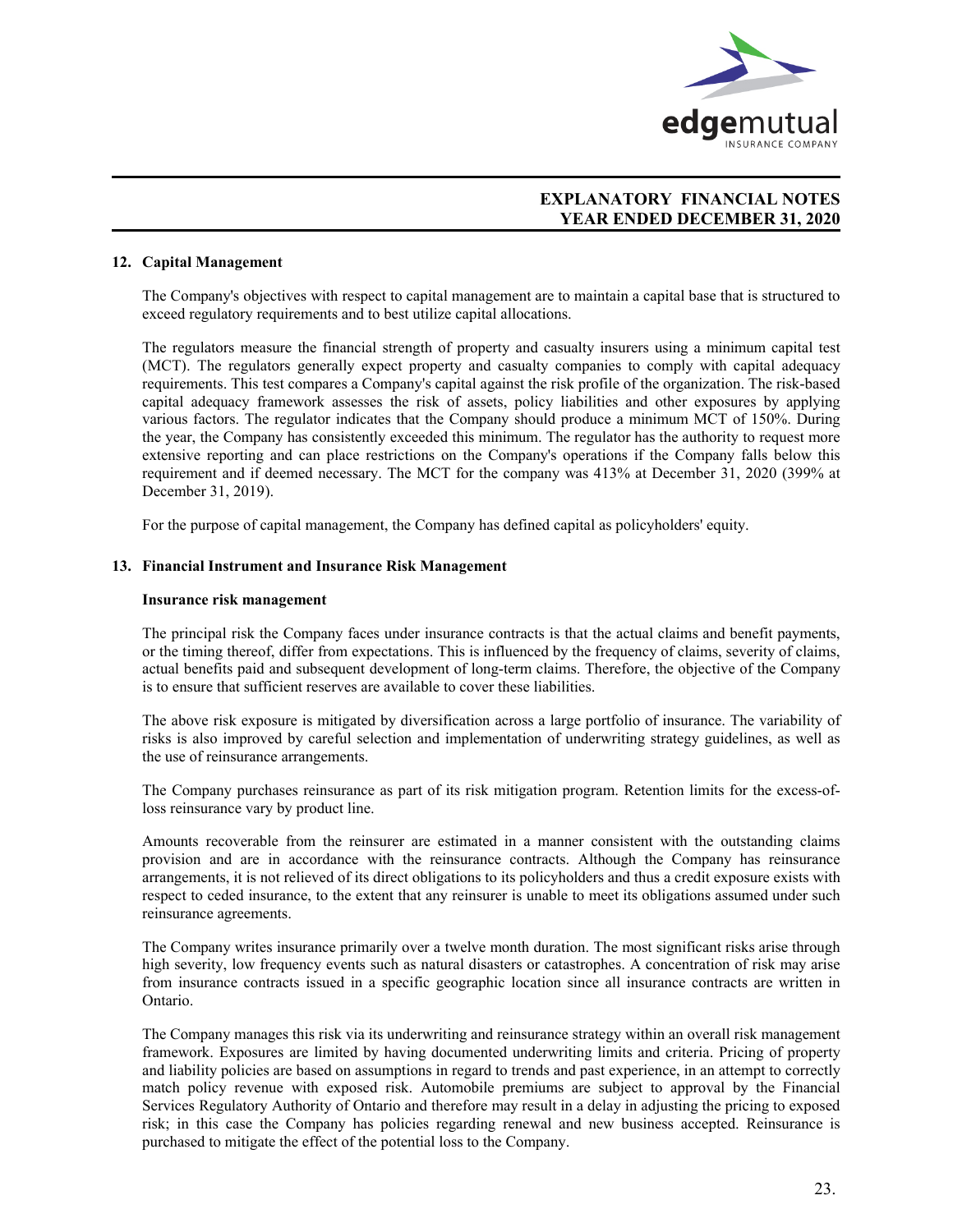

## **13. Financial Instrument and Insurance Risk Management (Continued)**

The Company follows a policy of underwriting and reinsuring contracts of insurance which, in the main, limit the liability of the Company to an amount on any one claim of \$500,000 in the event of a property claim, an amount of \$500,000 in the event of an automobile claim, and an amount of \$500,000 in the event of a liability claim. The Company also obtained reinsurance which limits the Company's liability to \$1,500,000 in the event of a series of claims arising out of a single occurrence. In addition, the Company has obtained stop loss reinsurance which limits the liability of all claims in a specific year to 80% of net earned premiums.

The Company is exposed to a pricing risk to the extent that unearned premiums are insufficient to meet the related future policy costs. Evaluation is performed regularly to estimate future claims costs, related expenses and expected profit in relation to unearned premiums.

The risks associated with insurance contracts are complex and subject to a number of variables which complicate quantitative sensitivity analysis. The Company uses various techniques based on past claims development experience to quantify these sensitivities. This includes indicators such as average claim cost, amount of claims occurrence, expected loss ratios and claims development as described in note 6.

In relation to COVID-19, the Company applied judgement and actuarial standards to determine its unpaid claims, using different scenarios and assumptions based on the information currently available.

The table below sets out the concentration of unpaid claims and adjustment expenses by class of insurance:

|            |                                   | <b>December 31, 2020</b> |               | December 31, 2019 |             |            |  |
|------------|-----------------------------------|--------------------------|---------------|-------------------|-------------|------------|--|
|            | Gross                             | Reinsurance              | <b>Net</b>    | <b>Gross</b>      | Reinsurance | <b>Net</b> |  |
|            | <b>Claims</b><br><b>Of Claims</b> |                          | <b>Claims</b> | Claims            | Of Claims   | Claims     |  |
|            | S                                 | S                        | S             | S                 |             | S          |  |
| Property   | 3,034,592                         | 552,330                  | 2,482,262     | 3,745,555         | 1,492,471   | 2,253,084  |  |
| Liability  | 4,632,189                         | 1,374,033                | 3,258,156     | 4,040,064         | 779,357     | 3,260,707  |  |
| Automobile | 15,609,388                        | 5,335,505                | 10,273,883    | 14, 155, 115      | 4,663,048   | 9,492,067  |  |
|            | 23,276,169                        | 7,261,868                | 16,014,301    | 21,940,734        | 6.934.876   | 15,005,858 |  |

Results of sensitivity testing based on expected loss ratios are as follows, shown gross and net of reinsurance as impact on pre-tax income:

|                               | Property claims |               | Auto claims   |             | Liability claims |          |
|-------------------------------|-----------------|---------------|---------------|-------------|------------------|----------|
|                               | 2020            | 2019          | 2020          | 2019        | 2020             | 2019     |
|                               | S               | \$            | S             | S           | S                | \$       |
| 5% increase in<br>loss ratios |                 |               |               |             |                  |          |
| Gross                         | $1,136,165$ ) ( | $1,031,800$ ( | $496,633$ ) ( | 481,350) (  | $151,477$ ) (    | 140,400) |
| Net                           | 990,576)        | 898,600) (    | $400,974$ ) ( | $386,100$ ( | $125,562)$ (     | 111,850) |
| 5% decrease in<br>loss ratios |                 |               |               |             |                  |          |
| Gross                         | 1,136,165       | 1,031,000     | 496,633       | 481,350     | 151,477          | 140,400  |
| <b>Net</b>                    | 990,576         | 898,600       | 400,974       | 386,100     | 125,562          | 111,850  |

There have been no significant changes from the previous year in the exposure to risk or policies, procedures and methods used to measure the risk.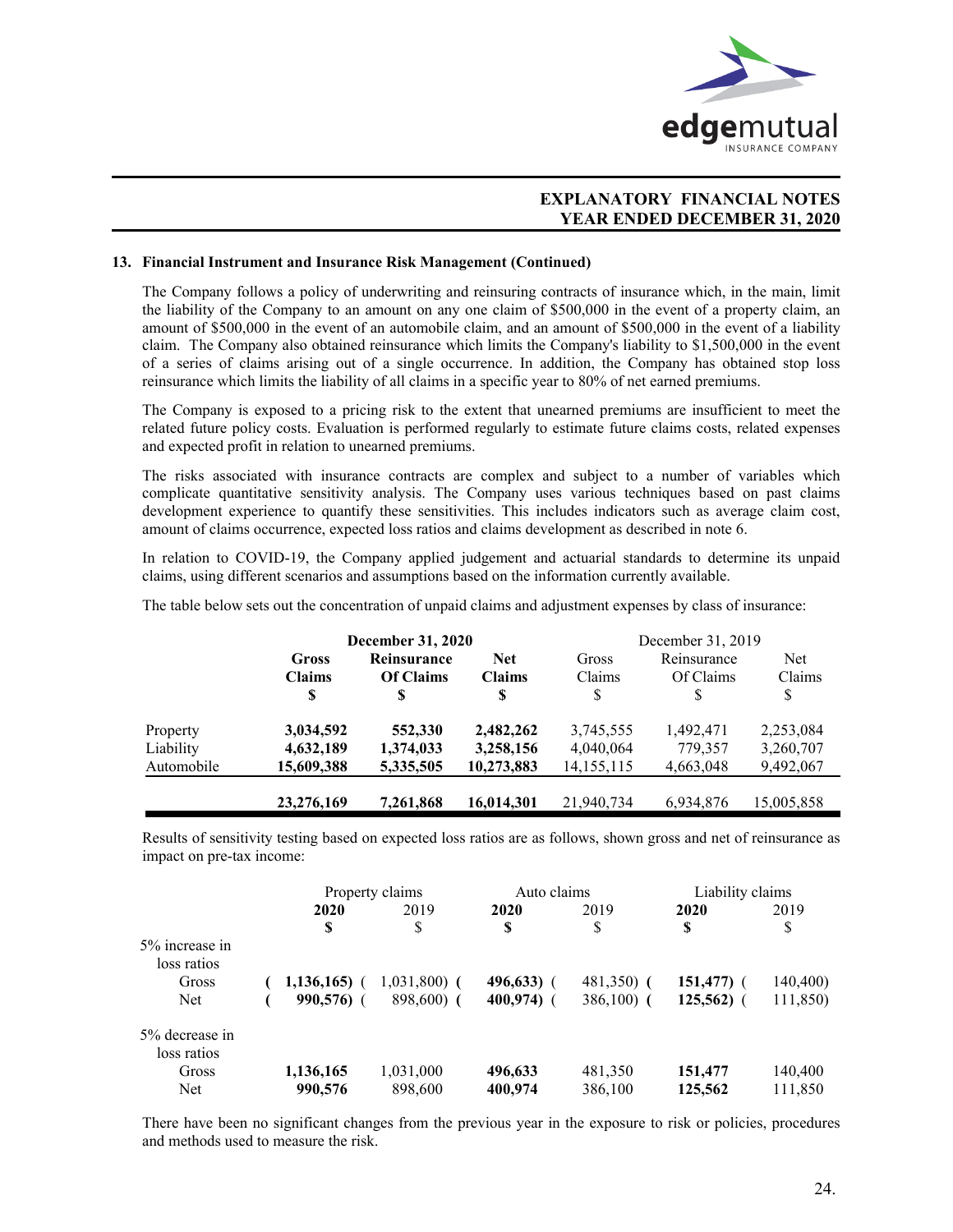

### **13. Financial Instrument and Insurance Risk Management (Continued)**

### **Credit risk**

Credit risk is the risk of financial loss to the Company if a debtor fails to make payments of interest and principal when due. The Company is exposed to this risk relating to its debt holdings in its investment portfolio and the reliance on reinsurers to make payment when certain loss conditions are met.

The Company's investment policy puts limits on the bond portfolio including portfolio composition limits, issuer type limits, bond quality limits, aggregate issuer limits and corporate sector limits. The bond portfolio remains very high quality with 100% of the bonds rated A or better. All fixed income portfolios are measured for performance on a quarterly basis and monitored by management on a monthly basis.

Reinsurance is placed with Farm Mutual Re, a Canadian registered reinsurer. Management monitors the creditworthiness of Farm Mutual Re by reviewing their annual financial statements and through ongoing communications. Reinsurance treaties are reviewed annually by management prior to renewal of the reinsurance contract.

Amounts receivable are short-term in nature and are not subject to material credit risk.

The maximum exposure to credit risk and concentration of this risk is outlined in note 4.

There have been no significant changes from the previous period in the exposure to risk or policies, procedures and methods used to measure the risk.

## **Market risk**

Market risk is the risk that the fair value of future cash flows of a financial instrument will fluctuate as a result of market factors. Market factors include three types of risk: currency risk, interest rate risk and equity risk.

The Company's investment policy operates within the guidelines of the Ontario Insurance Act. An investment policy is in place and its application is monitored by management and the Board of Directors. Diversification techniques are utilized to minimize risk. The policy limits the investment in any one corporate issuer to a maximum of 5% of the company's total assets.

a) Currency risk

Currency risk relates to the company operating in different currencies and converting non-Canadian earnings at different points in time at different foreign exchange levels when adverse changes in foreign currency exchange rates occur.

The Company's foreign exchange risk is related to its stock holdings. The Company limits its holdings in foreign equity to 30% of the equity portfolio in accordance with its investment policy. A 1% change in the value of the United States dollar would affect the fair value of these equities by approximately \$14,800, which would be reflected in the statement of comprehensive income.

There have been no significant changes from the previous period in the exposure to risk or policies, procedures and methods used to measure the risk.

b) Interest rate risk

Interest rate risk is the potential for financial loss caused by fluctuations in fair value or future cash flows of financial instruments because of changes in market interest rates.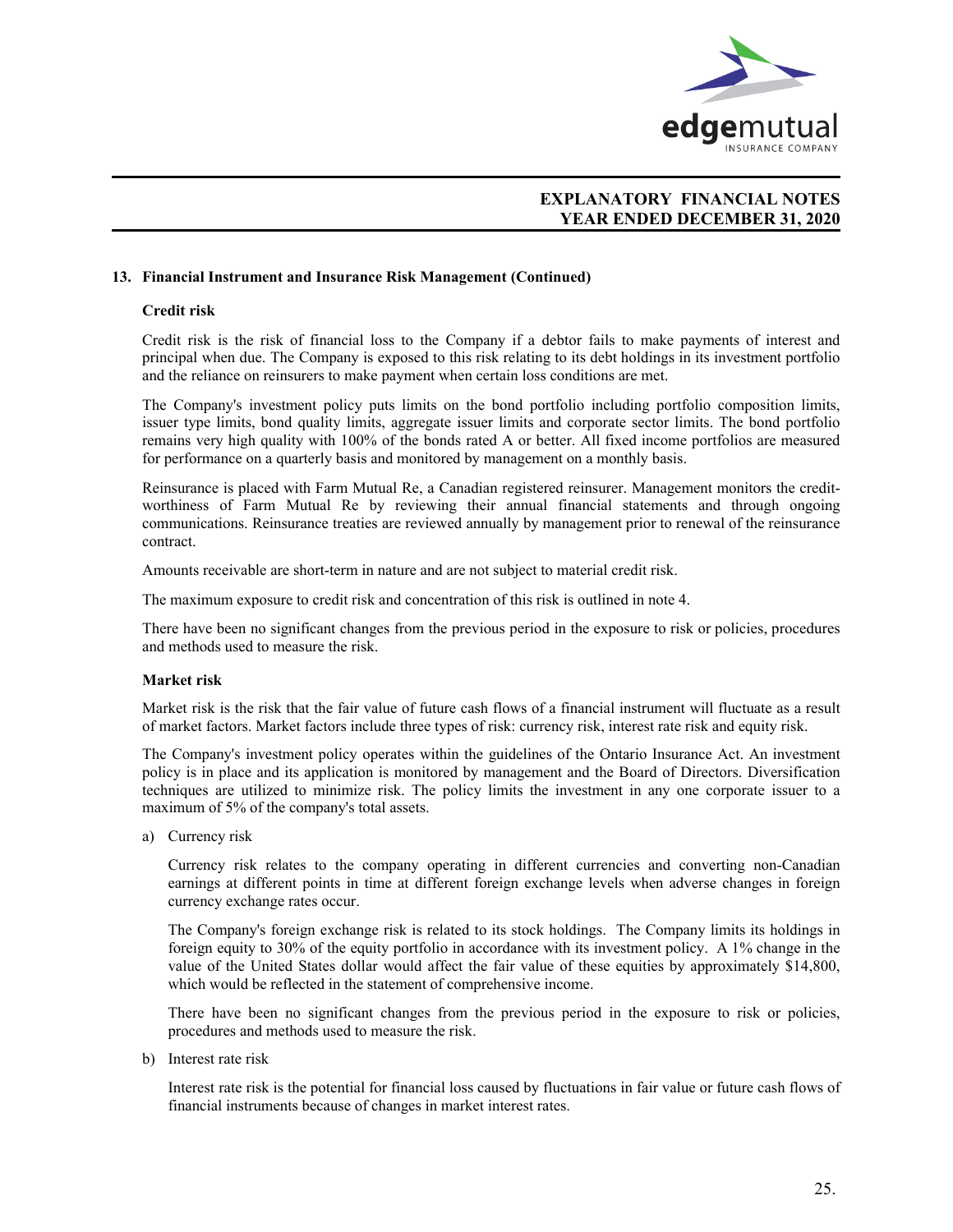

### **13. Financial Instrument and Insurance Risk Management (Continued)**

## **Market risk (continued)**

b) Interest rate risk (continued)

The Company is exposed to this risk through its interest bearing investments, which include treasury bills, guaranteed investment certificates and bonds.

Historical data and current information is used to profile the ultimate claims settlement pattern by class of insurance, which is then used in a broad sense to develop an investment policy and strategy. However, because a significant portion of the Company's assets relate to its capital rather than liabilities, the value of its interest rate based assets exceeds its interest rate based liabilities. As a result, generally, the Company's investment income will move with interest rates over the medium to long-term with short-term interest rate fluctuations creating unrealized gains or losses in net income. There are no occurrences where interest would be charged on liabilities; therefore, little protection is needed to ensure the fair market value of assets will be offset by a similar change in liabilities due to an interest rate change.

The objective, policies and procedures for managing interest rate risk is to diversify the bond and guaranteed investment portfolio in such a way that this portfolio is laddered over a period of five years. This protects the Company from fluctuations in interest rates.

Had prevailing interest rates of the bond funds increased or decreased by 1.0%, assuming a parallel shift in the yield curve and all other variables held constant, the market value of the fixed income holdings would have decreased or increased by approximately 7.0%. The fixed income holdings' sensitivity to interest rate fluctuations was estimated using the weighted average duration of the fixed income holdings. In practice, actual results may differ from this sensitivity analysis and the difference could be material.

There have been no significant changes from the previous period in the exposure to risk, nor any significant changes to policies, procedures and methods used to measure the risk.

c) Equity risk

Equity risk is the uncertainty associated with the valuation of assets arising from changes in equity markets. The Company is exposed to this risk through its equity holdings within its investment portfolio.

The company's portfolio includes Canadian stocks with fair values that move with the Toronto Stock Exchange Composite Index and U.S. stocks, with fair values that move with the S&P 500 Index. A 10% movement in the Canadian stock markets, with all other variables held constant, would have an estimated effect on the fair values of the company's Canadian common stocks of approximately \$746,000. A 10% movement in the U.S. stock markets, with all other variables held constant, would have an estimated effect on the fair values of the company's U.S. stocks of approximately \$268,000. These changes would be recognized in the statement of comprehensive income.

There have been no significant changes from the previous period in the exposure to risk, nor any changes to the investment policies, procedures and processes for managing equity risk.